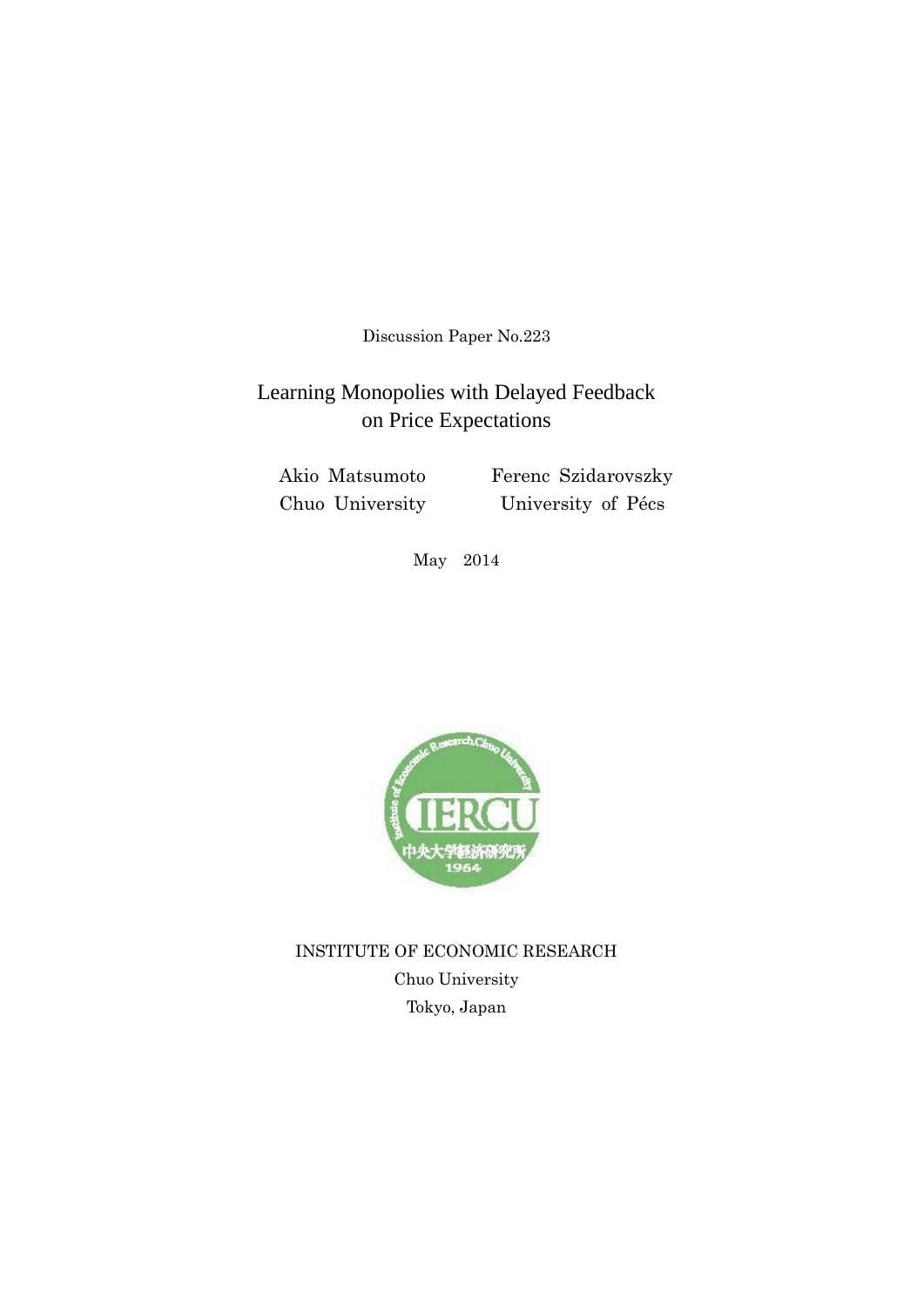# Learning Monopolies with Delayed Feedback on Price Expectations

Akio Matsumoto<sup>†</sup> Chuo University

Ferenc Szidarovszky<sup>‡</sup> University of Pécs

#### Abstract

We call the intercept of the price function with the vertical axis the maximum price and the slope of the price function the marginal price. In this paper it is assumed that a monopolistic firm has full information about the marginal price and its own cost function but is uncertain on the maximum price. However, by repeated interaction with the market, the obtained price observations give a basis for an adaptive learning process of the maximum price. It is also assumed that the price observations have fixed delays, so the learning process can be described by a delayed differential equation. In the cases of one or two delays, the asymptotic behavior of the resulting dynamic process is examined, stability conditions are derived. Three main results are demonstrated in the two delay learning process. First, it is possible to stabilize the equilibrium which is unstable in the one delay model. Second, complex dynamics involving chaos, which is impossible in the one delay model, can emerge. Third, alternations of stability and instability (i.e., stability switches) occur repeatedly.

Keywords: Bounded rationallity, Monopoly dynamics, Fixed time delay, Adaptive learning, Hopf bifurcation

JEL Classification : C62, C63, D21, D42

This is a revised version of Matsumoto and Szidarovszky (2013). Its latter half of Section 2 and Section 3 (the main part of the paper) have been extensively changed and mathematically more regorously revised. The authors highly appreciate the financial supports from the MEXT-Supported Program for the Strategic Research Foundation at Private Universities 2013-2017, the Japan Society for the Promotion of Science (Grant-in-Aid for Scientific Research (C) 24530202, 25380238 and 26380316) and Chuo University (Grant for Special Research).

yProfessor, Department of Economics, Senior Researcher, Institute of Further Development of Dynamic Economic Research, Chuo,University, 742-1, Higashi-Nakano, Hachio ji, Tokyo, 192-0393, Japan; akiom@tamacc.chuo-u.ac.jp

<sup>&</sup>lt;sup>‡</sup>Professor, Department of Applied Mathematics, Universeity of Pécs, Ifjúság, u 6, H-7624, PÈcs, Hungary; szidarka@gmail.com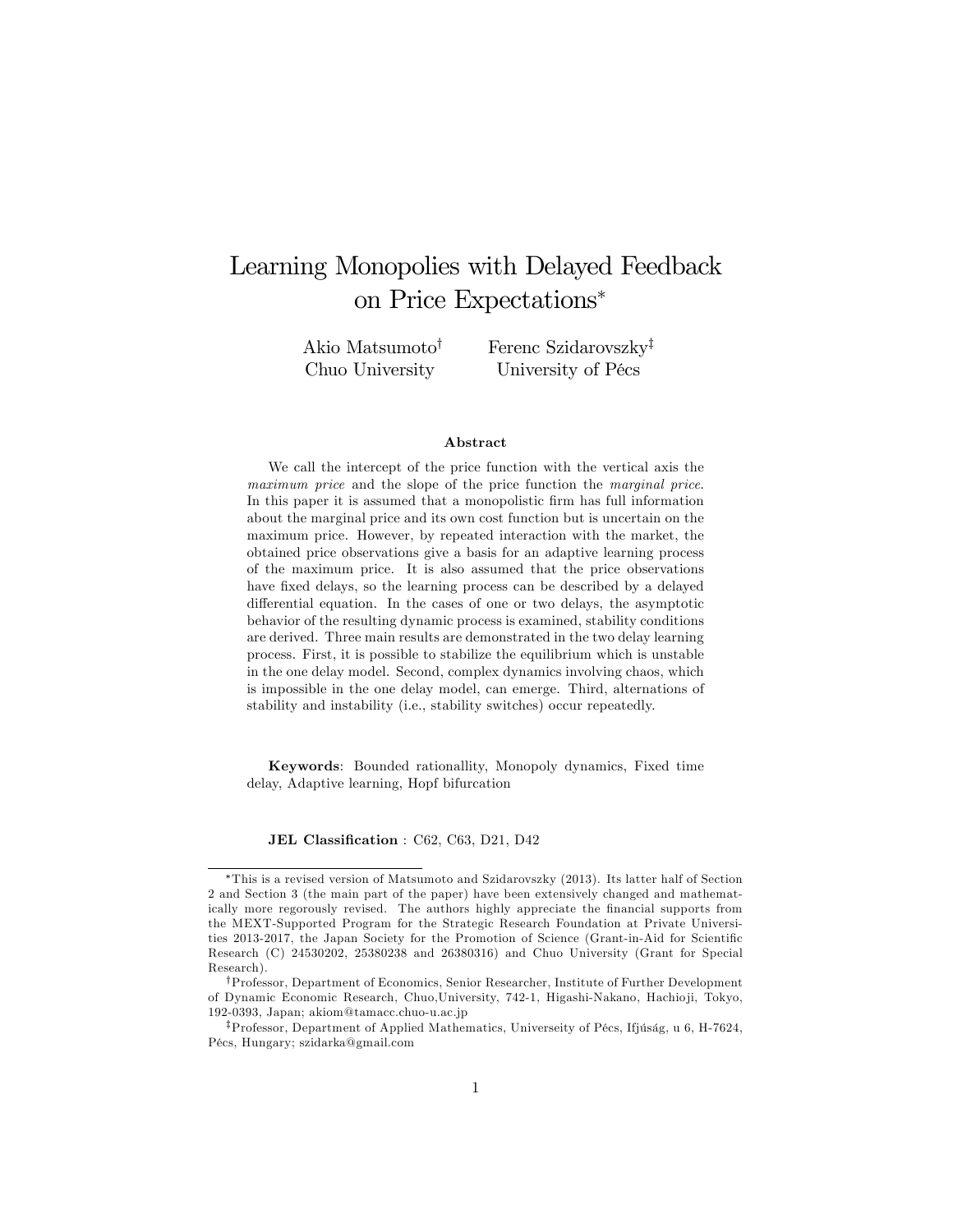# 1 Introduction

This paper uses the familiar monopoly model in which there is only one firm having linear price and cost functions. Implicit in the text-book approach is an assumption of complete and instantaneous information availability on price and cost functions. In consequence, the textbook-monopoly can find its optimal choices of price and quantity to maximize profit with one shot. Thus the traditional monopoly model is static in nature. It is now well-known that the assumption of such a rational monopoly is questionable and unrealistic in real economies, since there are always uncertainty and a time delay in collecting information and determining optimal responses, and in addition, function relations such as the market price function cannot be determined exactly based on theoretical consideration and observed data. Getting closer to the real world and improving the monopoly theory, we replace this extreme but convenient assumption with the more plausible one. Indeed, the monopolistic firm is assumed, first, to have only limited knowledge on the price function and, second, to obtain it with time delay. As a natural consequence of these alternations, the firm gropes for its optimal choice by using delay data obtained through market experiences. The modified monopoly model becomes *dynamic* in nature.

In the recent literature, it has been demonstrated that a boundedly rational monopoly may exhibit simple as well as complex dynamic behavior. Nyarko (1991) solves the profit maximizing problems without knowing the slope and intercept of a linear demand and shows that using Bayesian updating leads to cyclic actions and beliefs if the market demand is mis-specified. Furthermore, in the framework with discrete-time scale, Puu (1995) shows that the boundedly rational monopolist behaves in an erratic way under cubic demand with a reflection point. In the similar setting, Naimzada and Ricchiuti  $(2008)$  represent that complex dynamics can arise even if cubic demand does not have a reflection point. Naimzada (2012) exhibits that delay monopoly dynamics can be described by the well-known logistic equation when the firm takes a special learning scheme. More recently, Matsumoto and Szidarovszky (2014a) demonstrate that the monopoly equilibrium undergoes to complex dynamics through either a period-doubling or a Neimark-Sacker bifurcation.

This paper considers monopoly dynamics in continuous time scale and presents a new characterization of a monopolyís learning process under a limited knowledge of the market demand. It is a continuation of Matsumoto and Szidarovszky (2012) (MS henceforth) where the monopolist does not know the price function and fixed time delays are introduced into the output adjustment process based on the gradient of the marginal expected profit. It also aims to complement Matsumoto and Szidarovszky (2014b,c) where uncertain delays are modeled by continuously distributed time delays when the Örm wants to react to average past information instead of sudden market changes.<sup>1</sup> Under a circumstance in

 $1$ There are two different ways to model time delays in continuous-time scale: fixed time delay and continuously distributed time delay (fixed delay and continuous delay henceforth). The choice of the type of delay results in the use of different analytical tools. In the cases of fixed delay, dynamics is described by a delay differential equation whose characteristic equation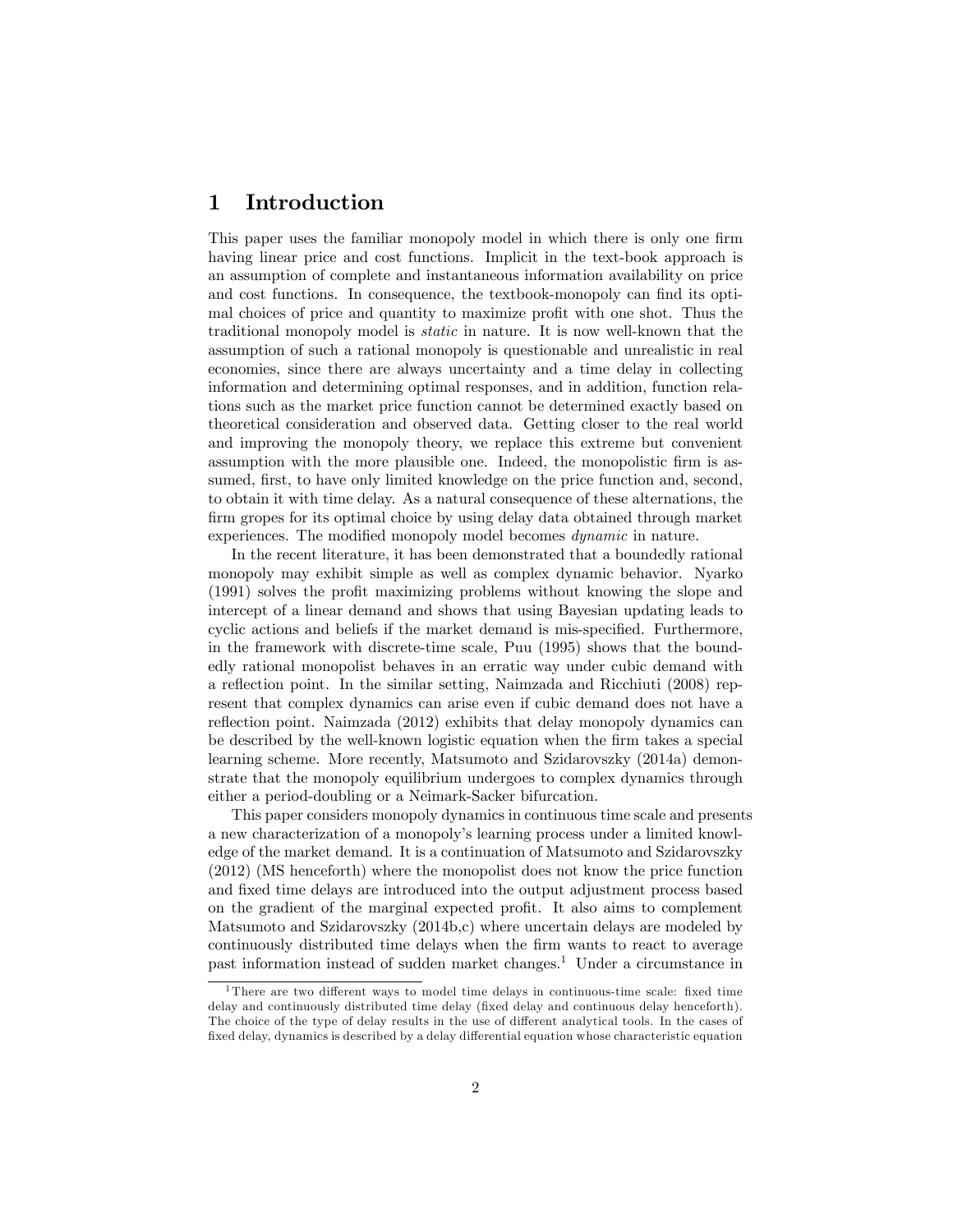which price is uncertain and the price information is delayed, this paper examines the learning scheme in the cases of a single delay and two delays. It is an extended version of MS and thus has similarities and dissimilarities to MS. Its main purpose to show that cyclic and erratic behavior can emerge from quite simple economic structures when uncertainty, information delays and behavioral nonlinearities are present is the same. Gradient dynamics without optimal behavior in MS is replaced with the learning scheme with profit maximizing behavior. In spite of this behavioral difference, derived mathematical equations and their solutions are the same. However the ways to arrive at the solutions are very different; an elementary method applicable only to the very special form of the mathematics equation is used in MS while we apply a more general method developed by Gu et al. (2005). As a result, the stability/instability conditions are simplified and clarified. Since economics behind the mathematical equations are different, the results to be obtained have different economic implications.

This paper develops as follows. The basic mathematical model is formulated and a single delay equation is examined in Section 2. In Section 3, it is assumed that the firm formulates its price expectation based on two delayed observations by using a delay feedback. Complete stability analysis is given, the stability regions are determined and illustrated. The occurrence of Hopf bifurcation is shown when one of the two delays is selected as a bifurcation parameter. The last section offers conclusions and further research directions.

### 2 The Basic Model

Consider a single product monopolist that sells its product to a homogeneous market. Let q denote the output of the firm,  $p(q) = a - bq$  the price function and  $C(q) = cq$  the cost function.<sup>2</sup> Since  $p(0) = a$  and  $|\partial p(q)/\partial q| = b$ , we call a the maximum price and b the marginal price. There are many ways to introduce uncertainty into this framework. In this study, it is assumed that the firm knows the marginal price but does not know the maximum price. In consequence it has only an estimate of it, which is denoted by  $a^e$ . So the firm believes that its profit is

$$
\pi^e = (a^e - bq)q - cq
$$

and its best response is

$$
q^e = \frac{a^e - c}{2b}.
$$

is a mixed polynomial-exponential equation with infinitely many eigenvalues. Bellman and Cooke (1963) offer methodology of complete stability analysis in such models. On the other hand, in the cases of continuous delay, Volterra-type integro-differential equations are used to model the dynamics. The theory of continuous delays with applications in population dynamics is offered by Cushing (1977). Since Invernizzi and Medio (1991) have introduced continuous delays into mathematical economics, its methodology is used in analyzing many economic dynamic models.

<sup>2</sup>Linear functions are assumed only for the sake of simplicity. We can obtain a similar learning process to be defined even if both functions are nonlinear. It is also assumed for the sake of simplicity that the firm has perfect knowledge of production technology (i.e., cost function).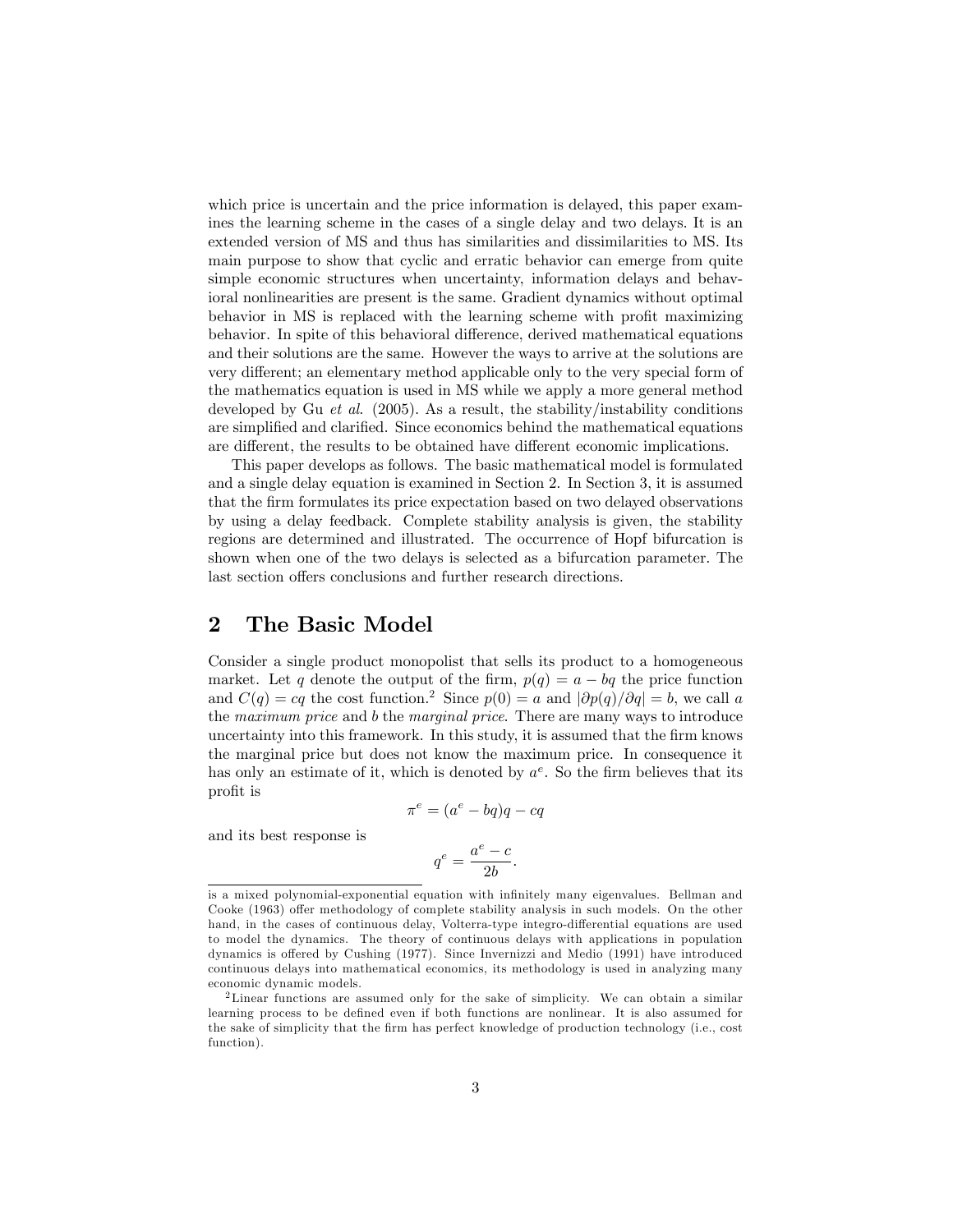Further, the firm expects the market price to be

$$
p^{e} = a^{e} - bq^{e} = \frac{a^{e} + c}{2}.
$$
 (1)

However, the actual market price is determined by the real price function

$$
p^{a} = a - bq^{e} = \frac{2a - a^{e} + c}{2}.
$$
 (2)

Using these price data, the firm updates its estimate. The simplest way for adjusting the estimate is the following. If the actual price is higher than the expected price, then the Örm shifts its believed price function by increasing the value of  $a^e$ , and if the actual price is the smaller, then the firm decreases the value of  $a^e$ . If the two prices are the same, then the firm wants to keep its estimate of the maximum price. This adjustment or learning process can be modeled by the differential equation

$$
\dot{a}^e(t) = k \left[ p^a(t) - p^e(t) \right],
$$

where  $k > 0$  is the speed of adjustment and t denotes time. Substituting relations  $(1)$  and  $(2)$  reduces the adjustment equation to a linear differential equation with respect to  $a^e$  as

$$
\dot{a}^e(t) = k \left[ a - a^e(t) \right]. \tag{3}
$$

In another possible learning process, the firm revises the estimate in such a way that the growth rate of the estimate is proportional to the difference between the expected and actual prices. Replacing  $\dot{a}^e(t)$  in equation (3) with  $\dot{a}^e(t)/a^e(t)$ yields a different form of the adjustment process

$$
\frac{\dot{a}^e(t)}{a^e(t)} = k [a - a^e(t)]
$$

or multiplying both sides by  $a^e(t)$  generates the logistic model

$$
\dot{a}^e(t) = ka^e(t) \left[ a - a^e(t) \right]. \tag{4}
$$

This equation is proposed by Verhust (1845) and has been extensively studied, especially as a biological model of single species dynamics in the theoretical biology. It has already been shown that the positive equilibrium  $a^e(t) = a$  of equation (4) is globally stable. We adopt this nonlinear equation as the basic learning process henceforth.<sup>3</sup>

If there is a time delay  $\tau$  in the estimated price, then we can rewrite the estimated price and market price at time t based on information available at time  $t - \tau$  as

$$
p^{e}(t; t-\tau) = a^{e}(t-\tau) - bq^{e}(t; t-\tau)
$$

 $3$ The linear approximation of nonlinear equation (4) to be considered below is essentially equivalent to the linear equation (3).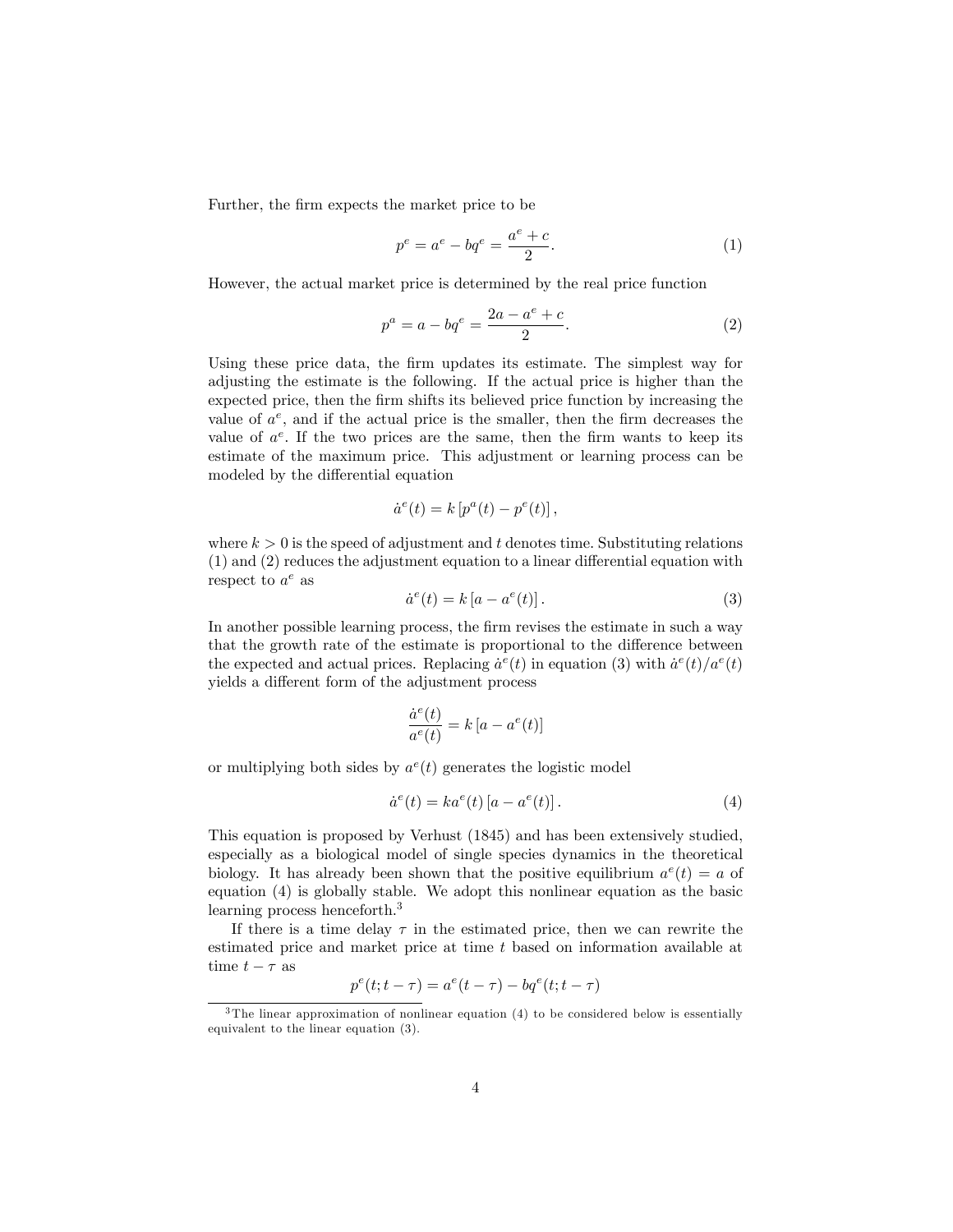$$
p^{a}(t; t-\tau) = a - bq^{e}(t; t-\tau),
$$

where  $q^e(t; t - \tau)$  is the delay best reply determined at time t depending on the expected maximum price at time  $t - \tau$ ,

$$
q^{e}(t; t-\tau) = \frac{a^{e}(t-\tau) - c}{2b}.
$$

Then equation  $(4)$  have to be modified as

$$
\dot{a}^e(t) = ka^e(t) \left[ a - a^e(t - \tau) \right] \tag{5}
$$

which is the delay logistic equation. It has two equilibria as well,  $a^* = 0$  and  $a^* = a > 0$ . If  $F(a^e(t), a^e(t-\tau))$  denotes the right hand side of equation (5), then the linear approximation in a neighborhood of an equilibrium  $(a^*, a^*)$  is

$$
\dot{a}_{\delta}^{e}(t)=\left.\frac{\partial F}{\partial a^{e}(t)}\right|_{(a^{*},~a^{*})}a_{\delta}^{e}(t)+\left.\frac{\partial F}{\partial a^{e}(t-\tau)}\right|_{(a^{*},~a^{*})}a_{\delta}^{e}(t-\tau),
$$

where  $a_{\delta}^{e}(t) = a^{e}(t) - a$ . Small perturbations from the trivial equilibrium satisfy the linear equation,

$$
\dot{a}^e_{\delta}(t) = a k a^e_{\delta}(t)
$$

which implies that  $a^* = 0$  is locally unstable with exponential growth. We thus draw our attention only to the positive equilibrium The linearized version of equation (5) around the positive equilibrium is written as a linear delay differential equation,

$$
\dot{a}_{\delta}^{e}(t) = -ak a_{\delta}^{e}(t-\tau). \tag{6}
$$

Introducing the new variable  $z(t) = a_{\delta}^{e}(t)$  and the new parameter  $\alpha = ak > 0$ reduce equation (6) to

$$
\dot{z}(t) + \alpha z(t - \tau) = 0. \tag{7}
$$

Apparently  $z(t) = 0$  is the only equilibrium of the modified delay equation (7).

If there is no delay (i.e.,  $\tau = 0$ ), then equation (7) becomes an ordinary differential equation with characteristic polynomial  $\lambda + \alpha$ . So the only eigenvalue is negative implying the local asymptotic stability of the zero solution of equation (7). In consequence, the positive solution of equation (5) corresponds to the true value of the maximum price  $a^* = a$  and the monopolist can learn the true demand function through a comparison with the real data.<sup>4</sup> We expect asymptotical stability for sufficiently small positive values of  $\tau$  by continuity of variables with respect to  $\tau$ . However, as the length of delay changes largely, the stability of the zero solution may also change. Such phenomenon is referred to as stability switch. The essentially same equation as equation (7) is fully studied in MS. Applying their Theorem 1, we obtain the following results concerning dynamics of equation (5):

and

<sup>&</sup>lt;sup>4</sup>This scheme of learning is now well-known. See, for example, Bischi, et al. (2010).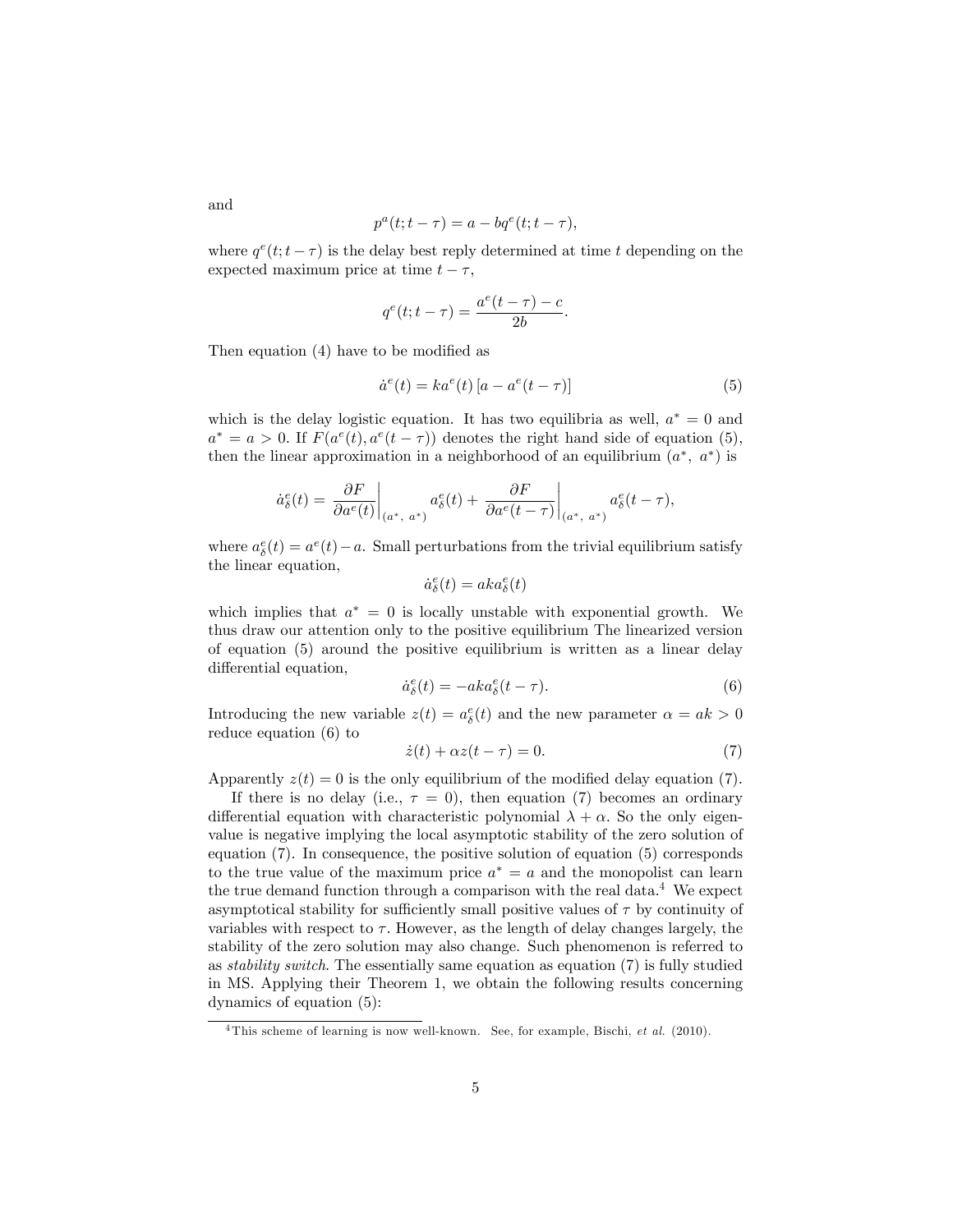$(R_1)$  There is a critical value of  $\tau$ ,

$$
\tau^* = \frac{\pi}{2ak}.\tag{8}
$$

 $(R_2)$  The positive equilibrium  $a^* = a$  is locally asymptotically stable for  $\tau <$  $\tau^*$ , loses stability at  $\tau = \tau^*$  and bifurcates to a limit cycle through Hopf bifurcation for  $\tau > \tau^*$ .

ć

 $(R_3)$  It is numerically confirmed that the Hopf bifurcation is supercritical.<sup>5</sup>

These results imply that the stability switch occurs at  $\tau = \tau^*$  and a destabilized trajectory does not diverges globally but keeps fluctuating around the positive equilibrium. According to equation (8), the critical value  $\tau^*$  becomes smaller as a and/or k increases. Since a is the maximum demand and k is the adjustment speed, larger demand and a high adjustment speed can be destabilizing factors for the positive equilibrium. Taking  $a = 1$  and  $k = 1$  that leads to  $\tau^* = \pi/2 \simeq 1.57$ , we perform simulations. Figure 1(A) is a bifurcation diagram with respect to  $\tau \in [1.4, 2]$  and numerically confirms the first two analytical results above. Figure 1(B) illustrates a supercritical Hopf cycle for  $\tau_a = 1.8$  under which the Hopf cycle has the maximum  $a_M^e \simeq 2.3$  and the minimum  $a_m^e \simeq 0.197$ .<sup>6</sup> These two values are depicted as black dots on the upper and lower branches of the bifurcation diagram and also on the maximum and minimum points of the limit cycle.



Figure 1. Dynamics of delay logistic equation (5)

<sup>&</sup>lt;sup>5</sup>It may be possible to analytically show this by applying the normal form theory.  $^6\mathrm{These}$  values are numerically determined by the rule of thumb.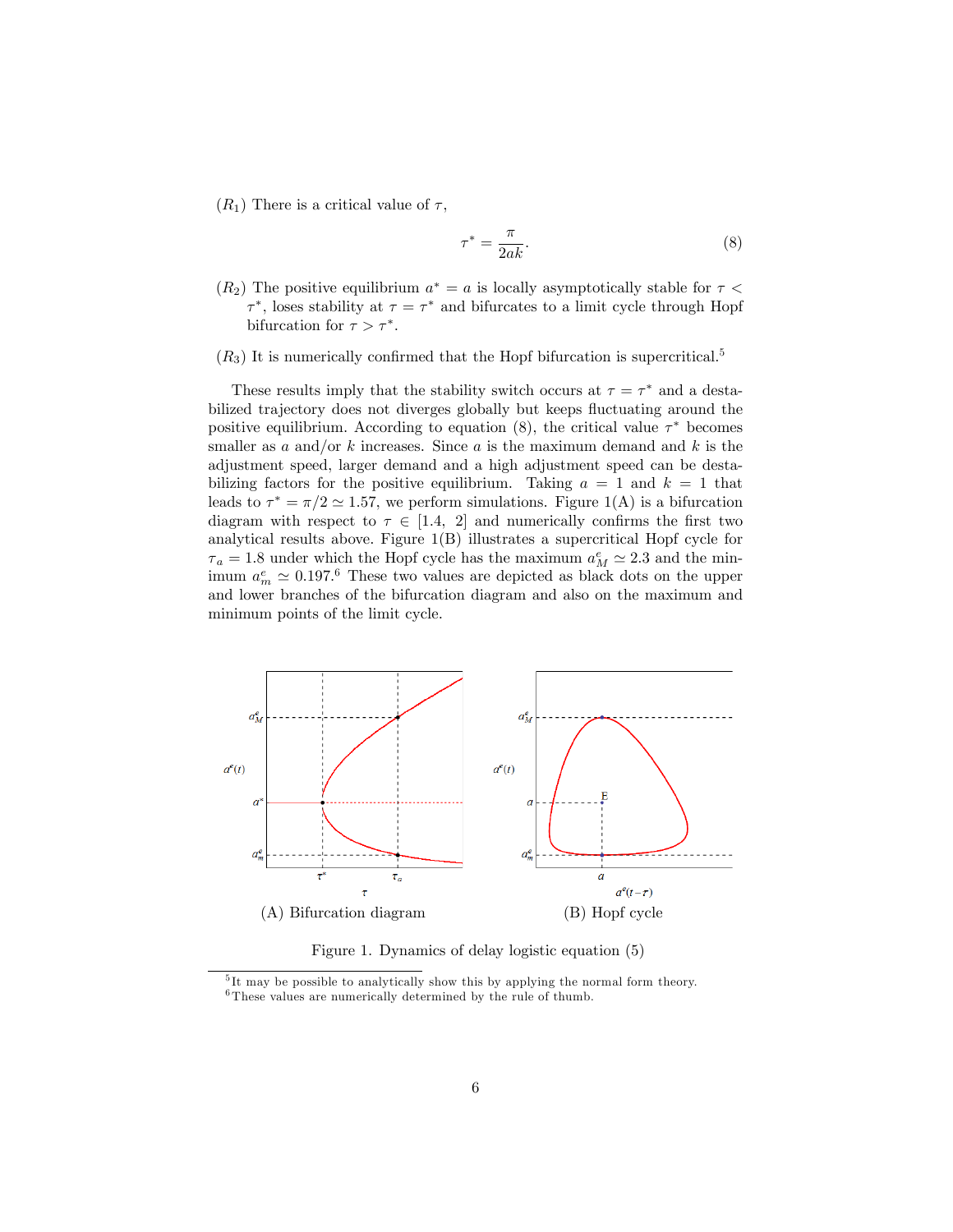## 3 Delay Feedback

Under the logistic dynamic process, learning takes place only for  $\tau < \tau^*$  and becomes unsuccessful for  $\tau > \tau^*$  under which cyclic behavior occurs. If the monopolist behaves along a periodic orbit, then he may realize that his expectations are systematically wrong. Under such circumstance, although he is assumed to be boundedly rational, the monopolist may change the way he forms expectations somehow. One possible and simply way is to use the information obtained in the past two different time,  $t - \tau_1$  and  $t - \tau_2$ .<sup>7</sup> It is assumed that  $\tau_1 < \tau_2$ and the expectations formed at time  $t - \tau_1$  (i.e.,  $a^e(t - \tau_1)$ ) are the most recent information available to the monopolist at time  $t$  due to the bounded rationality. The expectations formed at time  $t - \tau_2$  (i.e.,  $a^e(t - \tau_2)$ ) are also known. The difference between  $a^e(t-\tau_1)$  and  $a^e(t-\tau_2)$  is referred to as *delay feedback*. The monopolist employs a different learning mechanism with taking account this delay feedback into

$$
\frac{\dot{a}^e(t)}{a^e(t)} = k [a - a^e(t - \tau_1)] + \beta [a^e(t - \tau_1) - a^e(t - \tau_2)],
$$

where  $\beta$  is a coefficient of the feedback. The growth rate of the expectation adjustment is determined by two factors, the observed price difference and the delay feedback. This equation is equivalently written as

$$
\dot{a}^{e}(t) = ka^{e}(t) [a - \omega a^{e}(t - \tau_{1}) - (1 - \omega)a^{e}(t - \tau_{2})], \qquad (9)
$$

where the coefficient  $\omega$  is defined by

$$
\omega = 1 - \frac{\beta}{k}.
$$

Notice that equation (9) is reduced to equation (5) if  $\beta = 0$  or  $\beta = k$ . Thus  $\beta \neq 0$  and  $\beta \neq k$  are assumed. If  $k > \beta > 0$ , then  $1 > \omega > 0$  under which the monopolist uses interpolation between the observations. Further, he puts more weight on the expectation at time  $t - \tau_1$  if  $\omega > 1/2$  and time  $t - \tau_2$  if  $\omega < 1/2$ . If  $\beta < 0$  or  $\beta > k$ , then  $\omega > 1$  or  $\omega < 0$  under which the monopolist uses extrapolation to predict the current price. It is natural to suppose that the monopolist uses interpolation and the more recent observation is more valuable (i.e.,  $1 > \omega \geq 1/2$ ), we make the following assumption:

### **Assumption 1**  $\beta > 0$  and  $k \geq 2\beta$ .

Equation (9) is the logistic equation with two delays and has two equilibria, the zero equilibrium,  $a^* = 0$  and the positive equilibrium,  $a^* = a > 0$ , both of which are equilibria of the logistic equation with one delay (5). Let

<sup>&</sup>lt;sup>7</sup>If the monopolist is supposed to use all the past data up to time  $\tau_1$ , it is appropriate to introduce continuously distributed time delay. See Matsumoto and Szidarovszky (2014 b, c) for detail.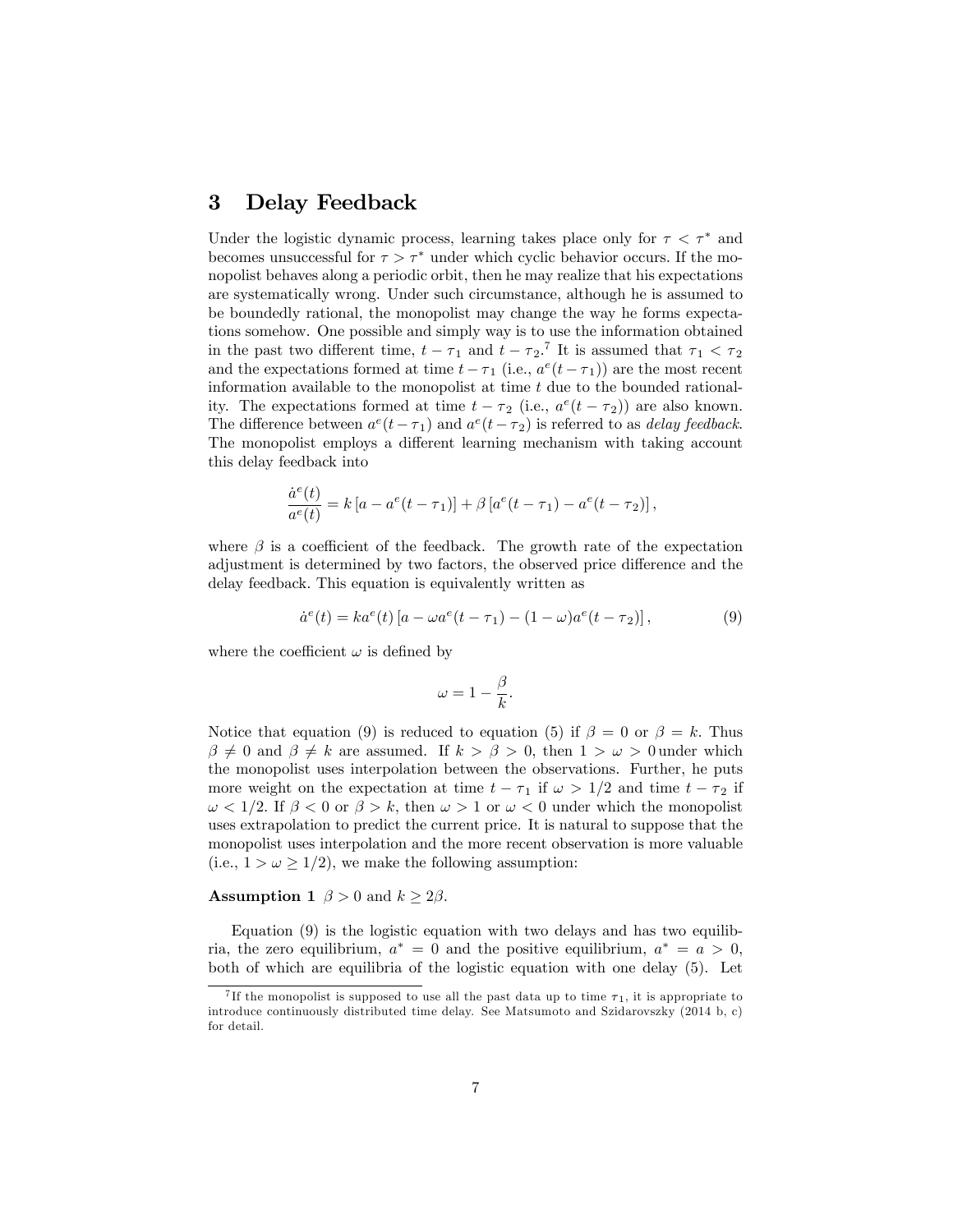$G(a^e(t), a^e(t-\tau_1), a^e(t-\tau_2))$  be the right hand side of equation (9). The linear approximation in a neighborhood of the equilibrium  $a^* = (a^*, a^*, a^*)$  is

$$
\dot{a}_{\delta}^{e}(t) = \left. \frac{\partial G}{\partial a^{e}(t)} \right|_{a^{*}} a_{\delta}^{e}(t) + \left. \frac{\partial G}{\partial a^{e}(t-\tau_{1})} \right|_{a^{*}} a_{\delta}^{e}(t-\tau_{1}) + \left. \frac{\partial G}{\partial a^{e}(t-\tau_{2})} \right|_{a^{*}} a_{\delta}^{e}(t-\tau_{2}).
$$

Similarly to the one delay logistic equation, it can be shown that the zero equilibrium is locally unstable. On the other hand, the linear approximation in a neighborhood of the positive equilibrium  $a^* = (a, a, a)$  is

$$
\dot{a}_{\delta}^{e}(t) = \alpha \left[ -\omega a_{\delta}^{e}(t-\tau_{1}) - (1-\omega)a_{\delta}^{e}(t-\tau_{2}) \right]
$$
\n(10)

where we can remember  $\alpha = ak$ .

To study the change of stability of equation (10) as the delays  $\tau_1$  and  $\tau_2$ vary, we follow the method developed by Gu et al. (2005).<sup>8</sup> If  $a^e_{\delta}(t) = e^{\lambda t}u$ , then the corresponding characteristic equation is

$$
\lambda + \alpha \omega e^{-\lambda \tau_1} + \alpha (1 - \omega) e^{-\lambda \tau_2} = 0.
$$
 (11)

We introduce the following functions,

$$
p_0(\lambda) = \lambda
$$
,  $p_1(\lambda) = \alpha \omega$  and  $p_2(\lambda) = \alpha(1 - \omega)$ 

and confine our analysis to the case where the following four conditions are satisfied:

- (I)  $\deg[p_0(\lambda)] \ge \max \{ \deg[p_1(\lambda)], \deg[p_2(\lambda)] \}.$
- (II)  $p_0(0) + p_1(0) + p_2(0) \neq 0.$
- (III) The polynomials  $p_0(\lambda)$ ,  $p_1(\lambda)$  and  $p_2(\lambda)$  do not have any common roots.

(IV) 
$$
\lim_{\lambda \to \infty} \left( \left| \frac{p_1(\lambda)}{p_0(\lambda)} \right| + \left| \frac{p_1(\lambda)}{p_0(\lambda)} \right| \right) < 1.
$$

Equation (11) satisfies these conditions. Since  $\deg[p_0(\lambda)] = 1$  and  $\deg[p_1(\lambda)] =$  $\deg [p_2(\lambda)] = 0$ , condition (I) is satisfied. If this condition is violated, then the equilibrium cannot be stable for any positive delays (see, for example, Bellman and Cooke, 1963). Condition (II) is clearly satisfied as  $p_0(0) + p_1(0) + p_2(0) =$  $k \neq 0$ . It prevents  $\lambda = 0$  being a solution of equation (11) for which no asymptotical stability is possible. Condition (III) is natural.  $p_i(\lambda)$  for  $i = 0, 1, 2$ apparently have no common roots. If polynomials have a common root  $\lambda_0$  such that  $q_i(\lambda) = (\lambda - \lambda_0)p_i(\lambda)$  for  $i = 0, 1, 2$ , then equation (11) can be factored as

$$
(\lambda - \lambda_0)(q_0(\lambda) + q_1(\lambda)e^{-\lambda \tau_1} + q_2(\lambda)e^{-\lambda \tau_2}) = 0
$$

<sup>8</sup> In Matsumoto and Szidarovszky (2012), an elementary method is used to solve equation (10). It is applied only to a special form of the two delay equation. On the other hand, Guís method is highly advanced and systematic. It is applicable to a more general form. In our special case, both lead us to the same solution in different forms.

 $9\degree$  deg" means the degree of polynomial.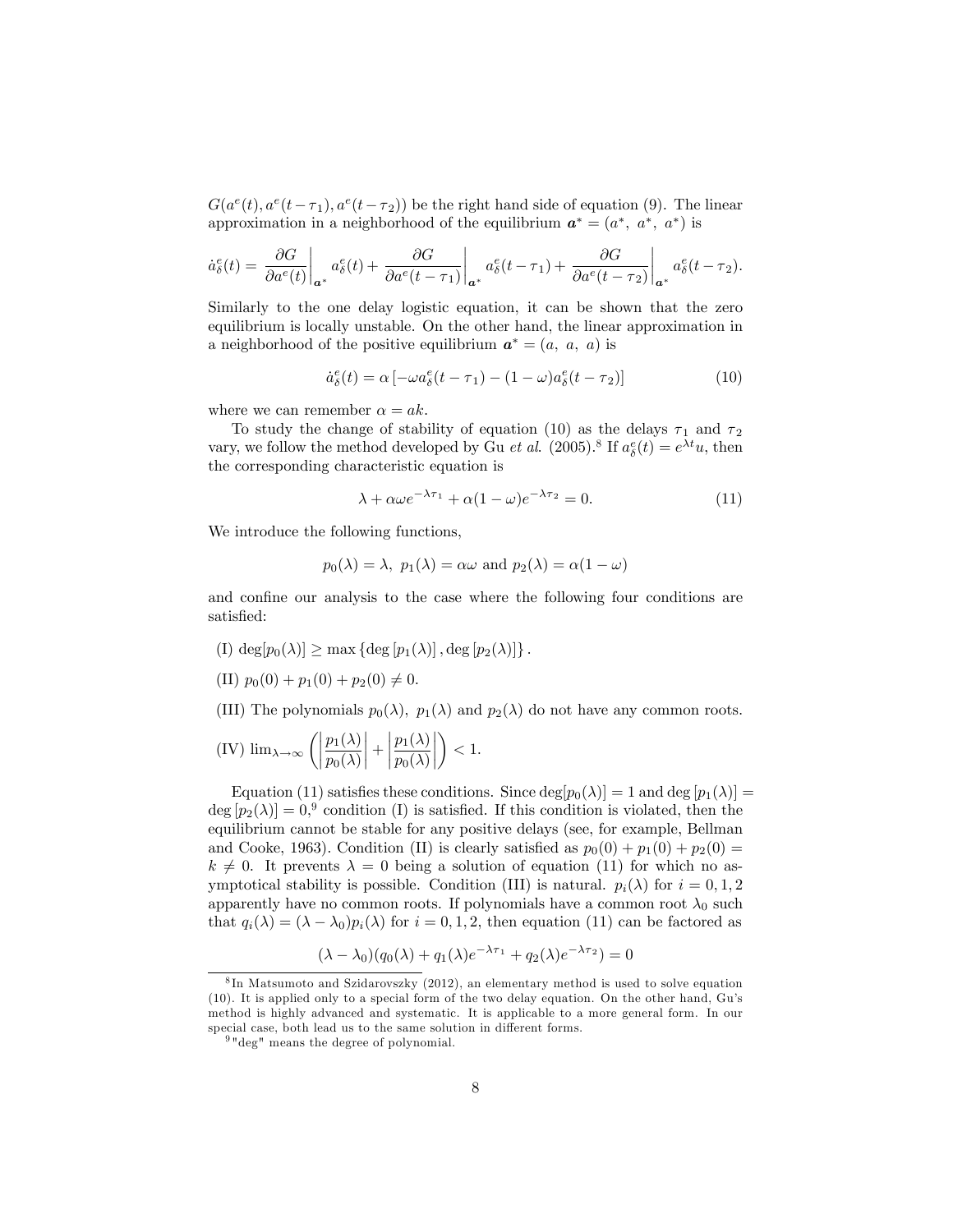where  $q_i(\lambda)$  for  $i = 0, 1, 2$  now satisfy condition (III). Since equation (10) is a delay differential equation of retarded type, the limit in our case is zero and thus condition  $(IV)$  is satisfied. Notice that condition  $(IV)$  is a restriction of condition  $(I)$ . If condition  $(I)$  is violated, then the limit becomes infinity. Condition  $(IV)$  is a necessary condition for the continuity condition which states that if the delays  $(\tau_1, \tau_2)$  continuously vary within the first quadrant of  $R^2$ , then the number of zero of equation

$$
p_0(\lambda) + p_1(\lambda)e^{-\lambda \tau_1} + p_2(\lambda)e^{-\lambda \tau_2} = 0
$$

with positive real parts can change only when a zero appears on or crosses the imaginary axis. This fact is the basis for identifying the stability switch curve with zeros on the imaginary axis.

We define

$$
a_1(\lambda) = \frac{p_1(\lambda)}{p_0(\lambda)} = \frac{\alpha \omega}{\lambda}
$$
 and  $a_2(\lambda) = \frac{p_2(\lambda)}{p_0(\lambda)} = \frac{\alpha(1-\omega)}{\lambda}$ 

and then rewrite equation (11) as

$$
1 + a_1(\lambda)e^{-\lambda \tau_1} + a_2(\lambda)e^{-\lambda \tau_2} = 0 \tag{12}
$$

We examine the stability switch of the positive of the non-trivial solution of dynamic equation (10) as the delays  $(\tau_1, \tau_2)$  vary. The modified characteristic equation (12) must have a pair of pure conjugate imaginary roots at the critical delays for which the stability switch occurs. So let  $\lambda = i\nu$  with  $\nu > 0$  which is then substituted into equation (12) to obtain

$$
1 + a_1(i\nu)e^{-i\nu\tau_1} + a_2(i\nu)e^{-i\nu\tau_2} = 0 \tag{13}
$$

where

$$
a_1(i\nu) = -i\frac{\alpha\omega}{\nu} \text{ and } a_2(i\nu) = -i\frac{\alpha(1-\omega)}{\nu}.
$$
 (14)

The absolute values of these pure imaginary roots are

$$
|a_1(i\nu)| = \frac{\alpha\omega}{\nu} \text{ and } |a_2(i\nu)| = \frac{\alpha(1-\omega)}{\nu}
$$
 (15)

and the arguments are

$$
\arg\left[a_1(i\nu)\right] = \frac{3\pi}{2} \text{ and } \arg\left[a_2(i\nu)\right] = \frac{3\pi}{2}.
$$
 (16)

We can now consider the three terms in the left hand side of equation (13) as three vectors in the complex plane with the magnitudes 1,  $|a_1(i\nu)|$  and  $|a_2(i\nu)|$ . The right hand side is zero, which implies that if we put these vectors head to tail, then they form a triangle as illustrated in Figure 2. Since the sum of lengths of the two line segments is not shorter than that of the remaining line segment in a triangle, these absolute values satisfy the following three inequality conditions

$$
1 \le |a_1(i\nu)| + |a_2(i\nu)| \Longleftrightarrow \nu \le \alpha,
$$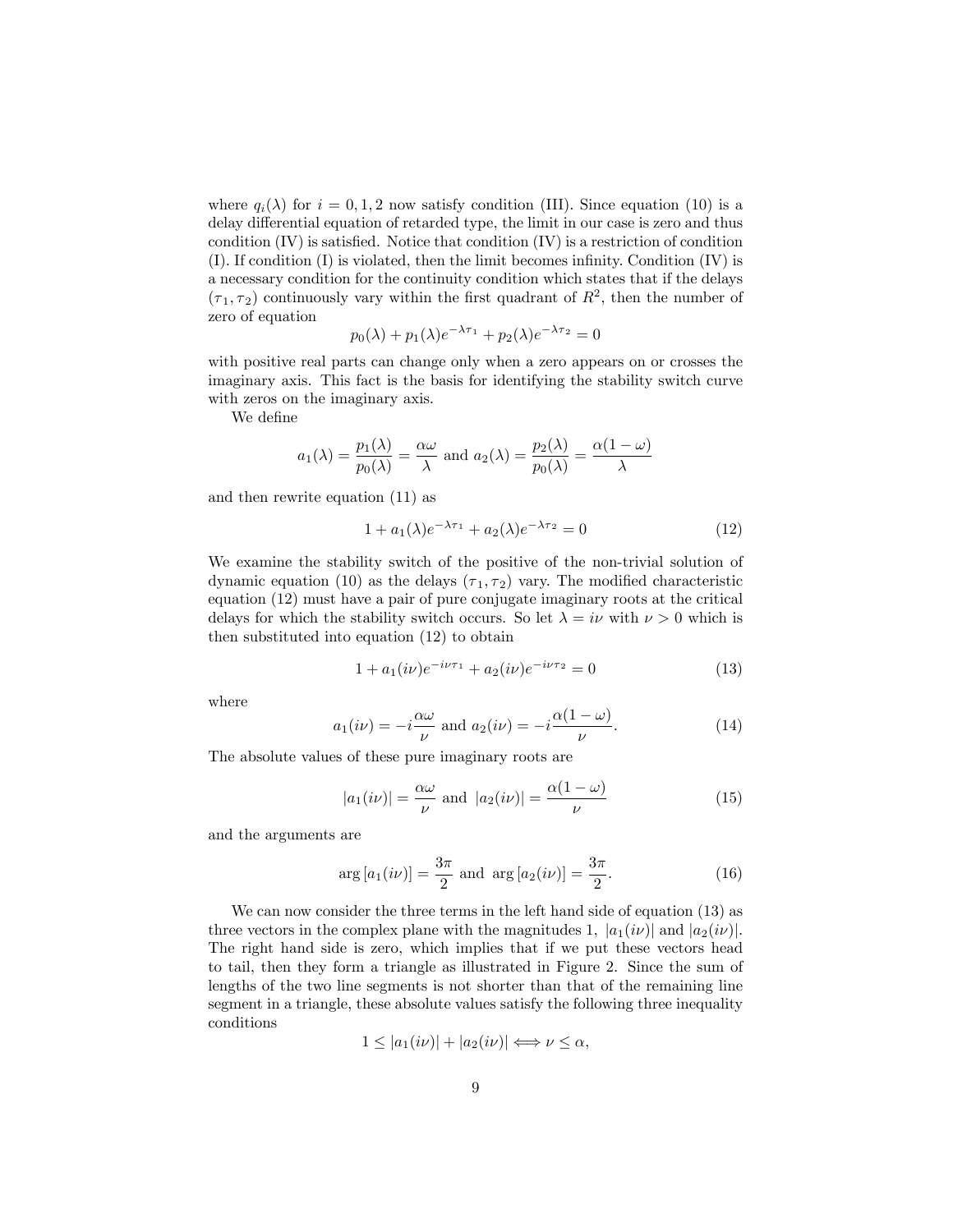$$
|a_1(i\nu)| \le 1 + |a_2(i\nu)| \Longleftrightarrow \alpha(2\omega - 1) \le \nu
$$

and

$$
|a_2(i\nu)| \le 1 + |a_1(i\nu)| \Longleftrightarrow -\nu \le 0 \le \alpha(2\omega - 1).
$$

The third condition is always fulfilled under Assumption 1. So the first and second conditions determine the feasible domain of  $\nu$ ,

$$
\alpha(2\omega - 1) \le \nu \le \alpha. \tag{17}
$$

Let  $\theta_1$  and  $\theta_2$  be the right hand and left hand internal angles of the triangle in Figure 2. They can be calculated by the law of cosine as

$$
\theta_1(\nu) = \cos^{-1}\left(\frac{1+|a_1(i\nu)|-|a_2(i\nu)|}{2|a_1(i\nu)|}\right) = \cos^{-1}\left(\frac{\nu^2+2\alpha^2\omega-\alpha^2}{2\alpha\nu\omega}\right) \tag{18}
$$

and

$$
\theta_2(\nu) = \cos^{-1}\left(\frac{1+|a_2(i\nu)|-|a_1(i\nu)|}{2|a_2(i\nu)|}\right) = \cos^{-1}\left(\frac{\nu^2 - 2\alpha^2\omega + \alpha^2}{2\alpha\nu(1-\omega)}\right). \tag{19}
$$



Figure 2. Triangle formed by 1,  $|a_1(i\nu)|$  and  $|a_2(i\nu)|$ 

The arguments in (16) and the internal angles just obtained in (18) and (19) satisfy the following relations

$$
\pm \theta_1 = \pi - \left\{ \arg \left[ a_1(i\nu) e^{-i\nu\tau_1} \right] + 2m\pi \right\}
$$

and

$$
\pm \theta_2 = \pi - \left\{ \arg \left[ a_2(i\nu) e^{-i\nu\tau_2} \right] + 2n\pi \right\}.
$$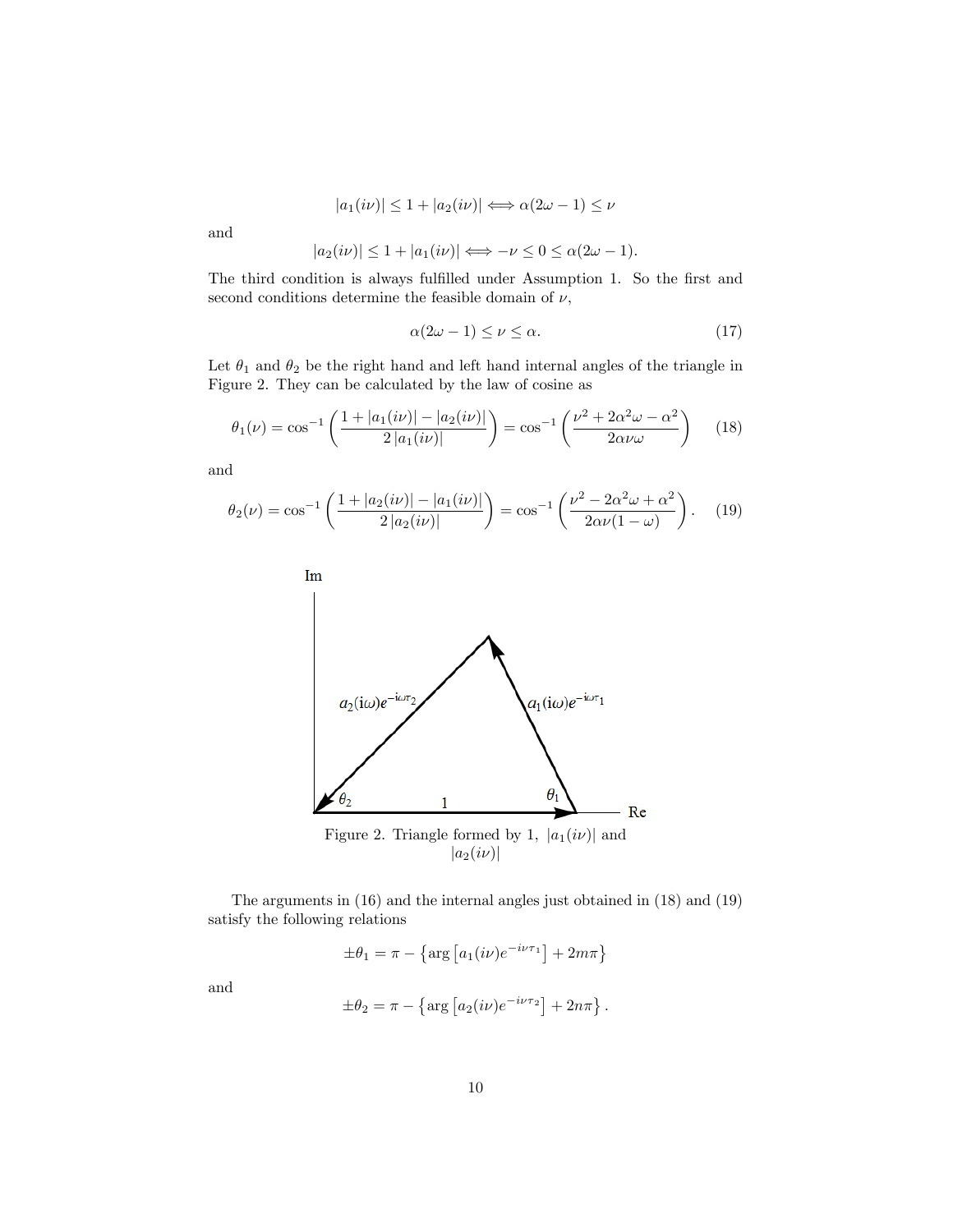Using the formula arg  $[a_2(i\nu)e^{-i\nu\tau_2}] = \arg [a_2(i\nu)] + \arg [e^{-i\nu\tau_2}]$  and (16), we can solve these equations for the delays  $\tau_1$  and  $\tau_2$  and obtain

$$
\tau_1 = \frac{1}{\nu} \left( \frac{3\pi}{2} + (2m - 1)\pi \pm \theta_1(\nu) \right),
$$

and

$$
\tau_2 = \frac{1}{\nu} \left( \frac{3\pi}{2} + (2n - 1)\pi \mp \theta_2(\nu) \right).
$$

We then have two sets of curves in the first quadrant of the region of  $(\tau_1, \tau_2)$  and the characteristic equation has a pair of pure imaginary roots on these curves:

$$
C^{+}(m, n): \begin{cases} \tau_{1}^{+} = \frac{1}{\nu} \left( \frac{3\pi}{2} + (2m - 1)\pi + \theta_{1}(\nu) \right) \\ \tau_{2}^{+} = \frac{1}{\nu} \left( \frac{3\pi}{2} + (2n - 1)\pi - \theta_{2}(\nu) \right) \end{cases}
$$
(20)

where

$$
m = m_0, m_0 + 1, m_0 + 2, ...
$$
 such that  $\tau_1^+ \ge 0$ ,

$$
n = n_0, n_0 + 1, n_0 + 2, ...
$$
 such that  $\tau_2^+ \ge 0$ .

and

$$
C^{-}(m, n): \begin{cases} \tau_1^- = \frac{1}{\nu} \left( \frac{3\pi}{2} + (2m - 1)\pi - \theta_1(\nu) \right) \\ \tau_2^- = \frac{1}{\nu} \left( \frac{3\pi}{2} + (2n - 1)\pi + \theta_2(\nu) \right) \end{cases}
$$
(21)

where

$$
m = \bar{m}_0, \ \bar{m}_0 + 1, \ \bar{m}_0 + 2, \dots
$$
 such that  $\tau_1^- \ge 0$ ,

$$
n = \bar{n}_0, \bar{n}_0 + 1, \bar{n}_0 + 2, \dots
$$
 such that  $\tau_2^{-} \geq 0$ .

Notice that  $m_0$  and  $\bar{m}_0$  are the smallest positive integers so that  $\tau_1 \geq 0$  and while  $n_0$  and  $\bar{n}_0$  are the smallest positive integer so that  $\tau_2 \geq 0$ . Given  $(m, n)$ ,  $C^{\pm}(m,n)$  constructs a segment of  $(\tau_1^{\pm}, \tau_2^{\pm})$  for  $\nu \in [\alpha(2\omega-1), \alpha]$ . The next result shows that these segments are smoothly connected as one continuous curve. All the proofs of the theorems are collectively given in the Appendix.

**Theorem 1** With fixed value of m, the segments of  $C^+(m, n)$  and  $C^-(m, n)$  form a continuous curve as n increases.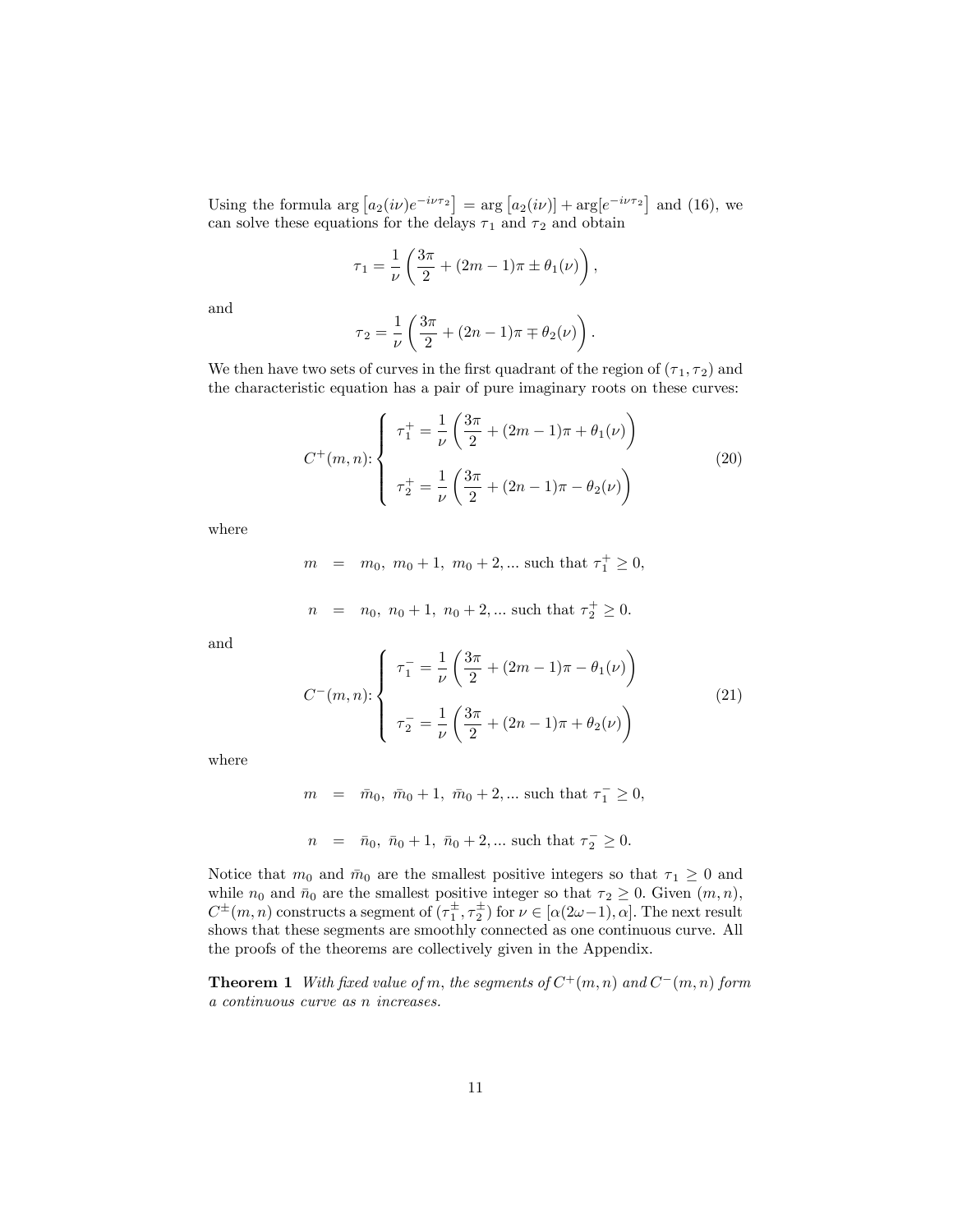Figure 3 numerically confirms Theorem 1 and illustrates the segments  $C^+(m,n)$ and  $C^-(m,n)$  with the value of  $\nu$  varying from  $\alpha(2\omega - 1)$  to  $\alpha$  for  $n = 0,1,2$ and  $m = 0$ . The parameter values are  $\omega = 0.8$ ,  $a = 1$  and  $k = 1$ , the last two of which imply  $\alpha = 1$ . The positive sloping line in the lower part of Figure 3 is the 45 degree line<sup>10</sup> so that the condition  $\tau_1 < \tau_2$  is violated in the gray color region, which will be eliminated from further considerations. The red curves are  $C^+(m,n)$  and the blue curves are  $C^-(m,n)$ . The green dots are the initial points of the segments and the black dots are the end points. Notice that two curves are connected at these points, in particular, for the initial points,  $I^+(0, n+1) = I^-(0, n)$  at for  $n = 0, 1$  and for the end points,  $E^+(0, n) = E^-(0, n)$  for  $n = 0, 1, 2$ . The red and blue curves shift upward when n increases (i.e., increments of the initial and end points are  $2\pi/(\alpha(2\omega - 1))$  and  $2\pi/\alpha$ , respectively) and move rightward when m increases. In order to keep  $\tau_2$ positive,  $C^+(0,0)$  is defined only for  $\tau < \tau_1^0 \simeq 2.35$ .<sup>11</sup> Further,  $\tau_1^m \simeq 1.493$  is the minimum  $\tau_1$ -value of the segments  $C^-(0, n)$  while  $\tau_1^M \simeq 2.733$  is the maximum  $\tau_1$ -value of the segments  $C^+(0,n)$ . To determine these numerical values, we solve  $d\tau_1^-/d\nu = 0$  and  $d\tau_1^+/d\nu = 0$  for  $\nu$  to obtain the minimizer  $\nu_m \simeq 0.956$ and the maximizer  $\nu_M \simeq 0.621$ , both of which are substituted into  $\tau_1^-$  and  $\tau_1^+$ , respectively, to obtain  $\tau_1^m$  and  $\tau_1^M$ .



plane

$$
\frac{1}{\alpha\sqrt{2\omega - 1}} \left( \frac{\pi}{2} + \cos^{-1} \left( \frac{2\omega - 1}{\omega} \right) \right)
$$
  
for  $\alpha = 1$  and  $\omega = 0.8$ .

which is approximately  $2.35$ 

<sup>&</sup>lt;sup>10</sup> The aspect ratio of Figure 3 is appropriately adjusted. In particular,  $1 \leq \tau_1 \leq 2.8$  and  $\leq \tau_2 \leq 19$ .

<sup>&</sup>lt;sup>11</sup>Taking  $m = n = 0$  and solving  $\tau_2^+(\nu) = 0$  yields  $\nu = \alpha\sqrt{2\omega - 1}$ . Substituting it into  $\tau_1^+(\nu)$ gives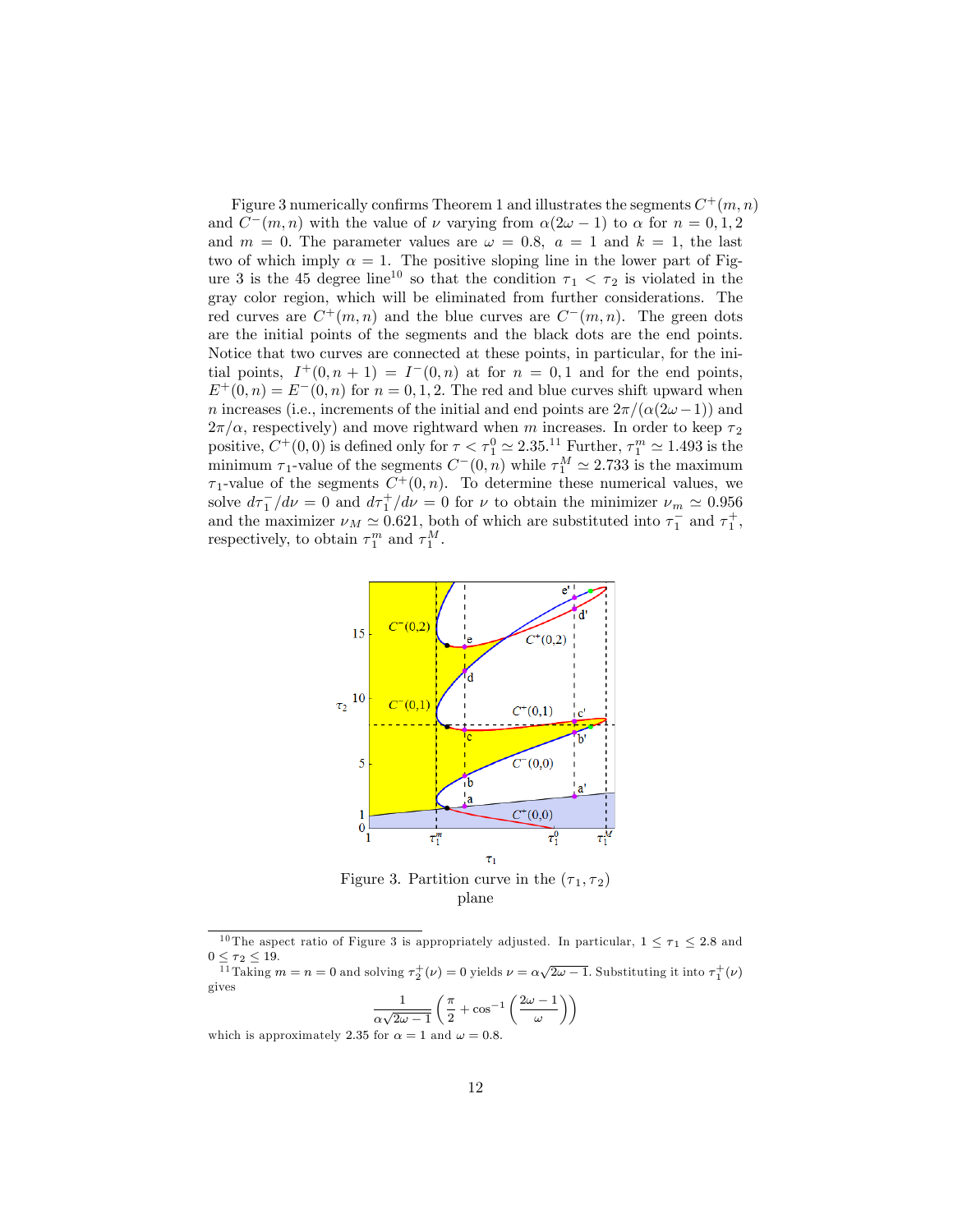Concerning stability, the next result examines two cases, one with  $\tau_1 = 0$ and the other with  $0 < \tau_1 < \tau_1^m$  and show that the positive equilibrium is locally asymptotically stable. Those delays that do not affect stability are referred to harmless.

**Theorem 2** The positive solution of equation (9) is locally stable (i) if  $\tau_1 = 0$ and  $\tau_2 \geq 0$  and (ii) if  $0 < \tau_1 < \tau_1^m$  and  $\tau_2 \geq \tau_1$ .

The positive equilibrium is locally asymptotically stable with harmless delays. However transient dynamic could be affected by the delays. Taking  $\alpha = k = 1$  and  $\omega = 4/5$ , we perform several simulations with the same initial function and different values of the delays. Figure 4 geometrically summarizes the results. In Figure 4(A)  $\tau_1 = 1.1$  and three different values of  $\tau_2$  are  $\tau_2^R = 1.1, \ \tau_2^B = 1.1 \times 2$  and  $\tau_2^G = 1.1 \times 3$  where R, B and G stand for red, blue and green. The caption of Figure  $4(A)$  means the sequence of the convergence speed, that is, the red trajectory with the smallest delay of  $\tau_2$  converges first, then the green trajectory follows and finally the blue trajectory comes. The captions of another figures have the same meaning. In Figure  $4(B)$  the values of the delays are changed to  $\tau_1 = 1.4$ ,  $\tau_2^R = 1.4$ ,  $\tau_2^B = 1.4 \times 2$  and  $\tau_2^G = 1.4 \times 3$ . As a result, the green trajectory with the largest delay of  $\tau_2$  converges first. In Figure 4(C),  $\tau_1 = 1.4$  is kept and the multipliers are changed to 3 and to 6 leading to  $\tau_2^B = 1.4 \times 3$  and  $\tau_2^G = 1.4 \times 6$ . In consequence, the blue trajectory with the medium delay of  $\tau_2$  converges first. It is clear that different lengths of  $\tau_2$  affect convergence speed but it is unclear whether a shorter delay speeds up convergence.



Figure 4. Harmless delay affects convergence speed

We now turn to the general case where  $\tau_1^m \leq \tau_1 \leq \tau_1^M$  and  $\tau_2 > \tau_1$ . The outer part of the red-blue connected curve in Figure 3 is called a stability switch curve since, as will be shown, a stability is switched on the curve from stability to instability (i.e., stability loss) or from instability to stability (i.e., stability gain). <sup>12</sup> Before proceeding to the stability analysis, we discuss the direction of

 $12$  This curve is often called a *partition curve* as it separates the positive region of the delays into two subregions.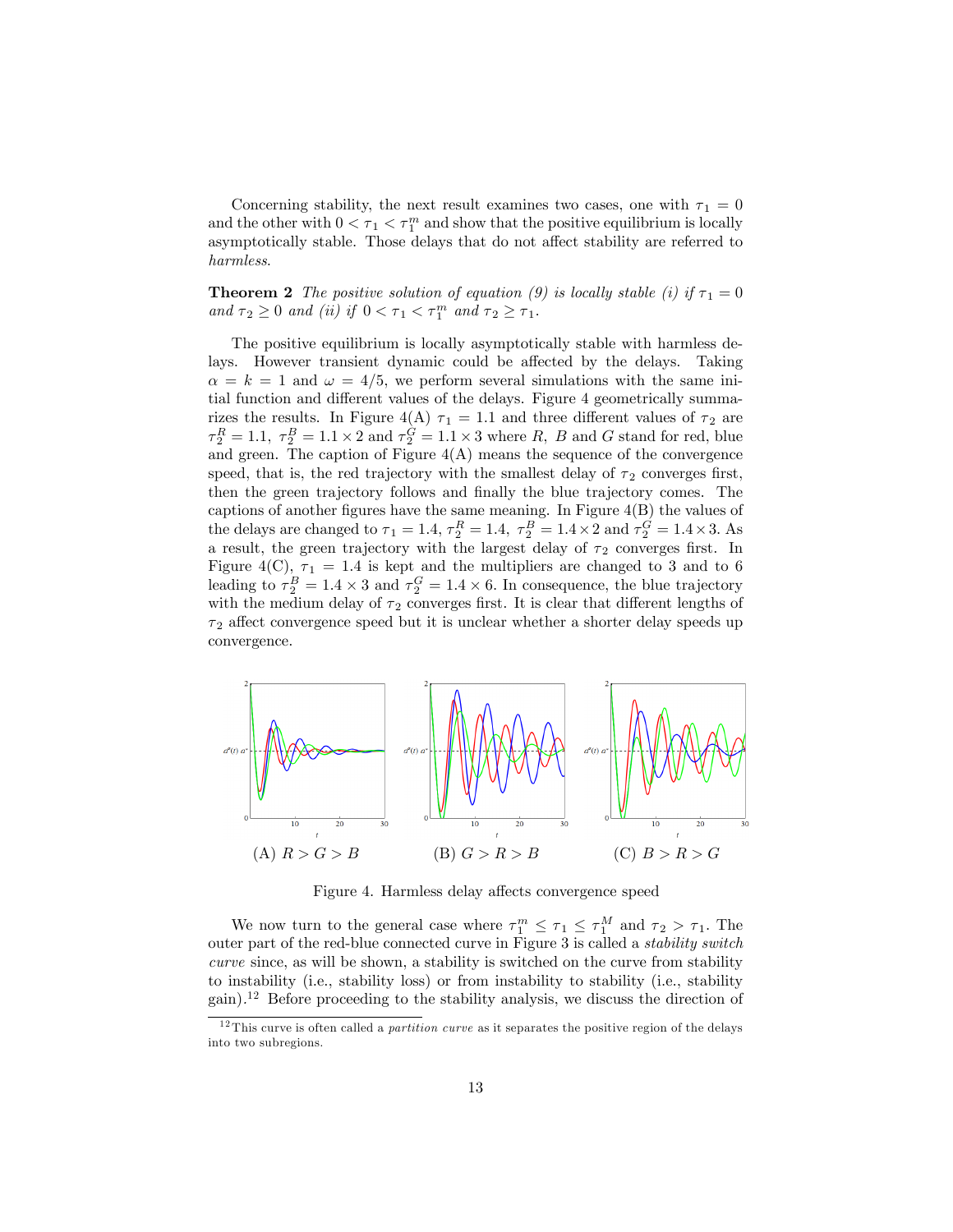stability switch in which the solution of equation (12) cross the imaginary axis as  $(\tau_1, \tau_2)$  deviates from the partition curve. We first show the following result.

**Theorem 3** The sign of Q is negative on  $C^+(m,n)$  and positive on  $C^-(m,n)$ where  $Q$  is defined as

$$
Q = \mathrm{Im} \left[ a_1(i\nu) a_2(-i\nu) e^{i\nu(\tau_2 - \tau_1)} \right].
$$

As in Gu *et al.* (2005), we call the direction of any segment of the stability switch curve with increasing  $\nu$  the *positive direction*. As we move along the curve in the positive direction, the region on the left hand side is called the region on the left which will be denoted as  $L$  and the region on the right hand side the region on the right denoted as  $\bf{R}$ . We now can state Proposition 6.1 of Gu et al. (2005) as follows.

**Theorem 4** As  $(\tau_1, \tau_2)$  moves from **R** to **L**, a stability loss occurs if  $Q > 0$ and so does a stability qain if  $Q < 0$ .

Theorems 3 and 4 imply that the positive equilibrium of equation (9) is locally stable in the yellow region of Figure 3 and unstable in the white region. We numerically confirm the stability switch on the stability-switch curve. To this end we first fix  $\tau_1^a = 1.7$ , a little bit larger than  $\tau_1^m$  and increase  $\tau_2$  from 1.7 to 19 along the vertical dotted line starting at point  $(\tau_1^a, \tau_1^a)$ .<sup>13</sup> As is seen in Figure 3, the line crosses the stability-switch curve from below four times, and each intersection has a purple dot. Figure  $5(A)$  is a bifurcation diagram with respect to  $\tau_2$  and shows that the stability switch occurs at each intersection, stability to instability at points c and  $e$  and instability to stability at points b and d. The equilibrium point bifurcates to a limit cycle that expands, shrinks and then merges to the equilibrium point as  $\tau_2$  moves from points a to b or points  $c$  to  $d$ . According to Theorem 4, we have the following analytical results which are coincide with the numerical results obtained above:

- (i) stability is gained at points b and d since  $(\tau_1, \tau_2)$  crosses the curve from L to **R** and  $Q > 0$  on  $C^-(0,0)$  and  $C^-(0,1)$ .
- (ii) stability is lost at points c and e since  $(\tau_1, \tau_2)$  crosses the curve from L to **R** and  $Q < 0$  on  $C^+(0,1)$  and  $C^-(0,2)$ .

Much more complex dynamics can arise when  $\tau_1$  takes a larger value. In Figure 5(B)  $\tau_1$  is changed to  $\tau_1^{a'} = 2.5$  and then  $\tau_2$  is increased from the point  $(\tau_1^{a'}, \tau_1^{a'})$  on the 45 degree line to 19. As in the first example, stability is gained at point  $b'$  and lost again at point  $c'$ . After losing stability, different from the first example, the positive equilibrium goes to complex dynamics via a period-doubling-like bifurcation and then merges to a limit cycle via a period

<sup>&</sup>lt;sup>13</sup> Notice that point  $(\tau_1^a, \tau_1^a)$  is on the 45 degree line and thus  $\tau_2 > \tau_1$  holds on the vertical line.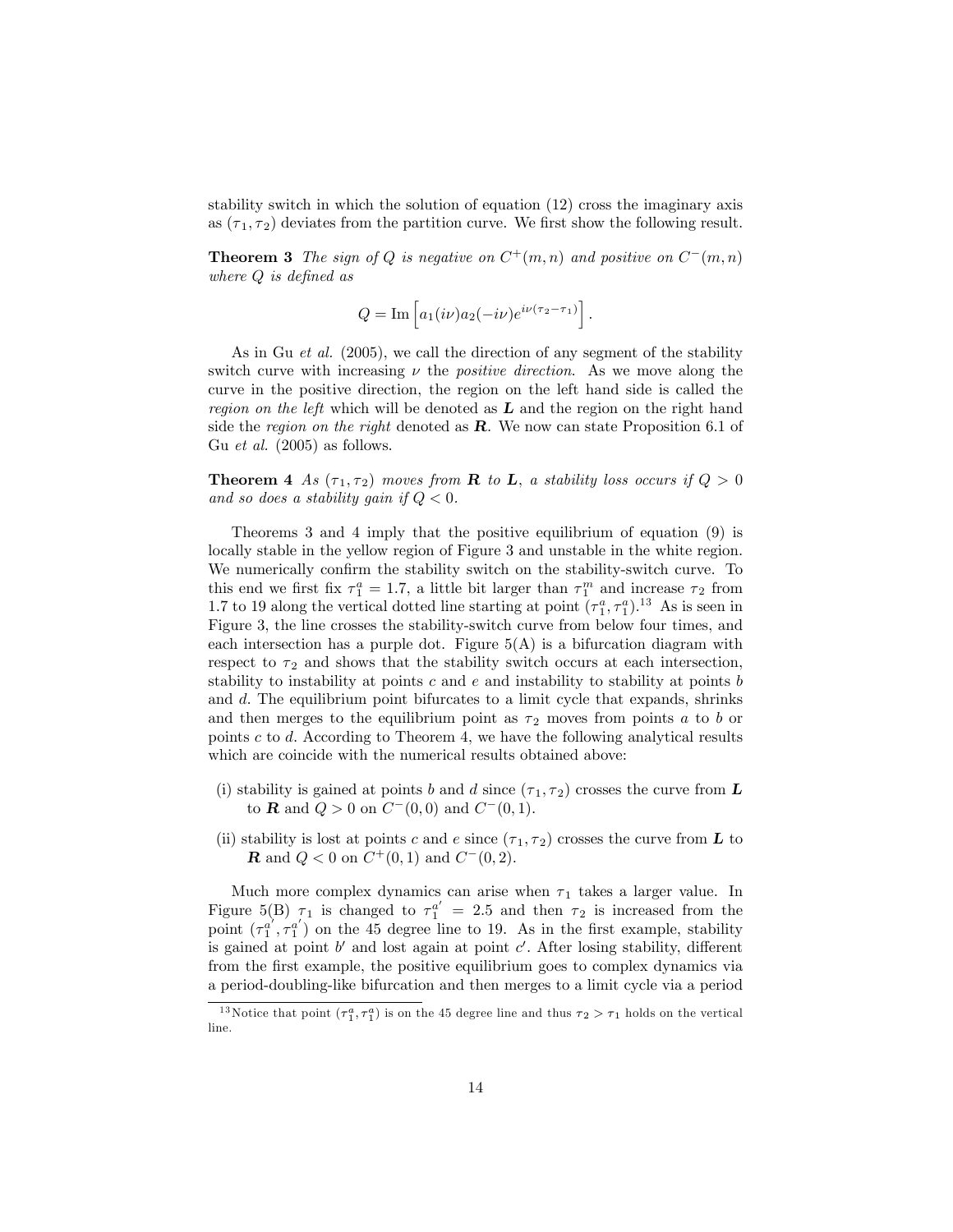halving-like bifurcation.<sup>14</sup> At point  $d'$ , the real part of another eigenvalue pair becomes positive. So two parts of eigenvalues have positive real part after point  $d'$ . After point  $e'$ , the equilibrium is still unstable because the real part of only one of the two eigenvalue pairs turns to be negative and thus there is still an eigenvalue pair with positive real part. Therefore the equilibrium is unstable after point  $c'$  even though the vertical dotted line crosses the stability-switch curve. Let  $L$  and  $R$  be the the numbers of intercepts of the vertical line with  $C^+(m,n)$  and  $C^-(m,n)$ , respectively. Then it is true that the equilibrium is stable with  $(\tau_1, \tau_2)$  if  $R > L$  and unstable otherwise.



Figure 5. Bifurcation diagrams

The end points of  $C^+(0,0)$  and  $C^-(0,0)$  coincide and are denoted as the black dots at the intersection of the 45 degree line and the stability-switch curve. If  $\tau_1 = \tau_2$ , then the two delay equation (9) is identical with the one delay equation (5). So along the 45 degree line in Figure 3, the positive equilibrium is stable if  $\tau_1 = \tau_2 < \tau^*$  and unstable if  $\tau_1 = \tau_2 > \tau^*$  where  $\tau^* = 2\pi/ak$ . For  $\tau < \tau_1^m$ , both the two delay equation and the one delay equation are stable. The second delay is harmless in this case. For  $\tau_1^m < \tau_1 < \tau^*$ , the one delay equation is still stable and deviating  $(\tau_1, \tau_2)$  from the 45 degree line destabilizes the positive equilibrium of the two delay equation. The second delay is a destabilizing factor. Lastly for  $\tau_1 > \tau^*$ , both equations are unstable. Increasing the value of  $\tau_2$  can make the equilibrium stable. So the second delay is a stabilizing factor in this case.

Comparing these stability/instability results and returning to the original spirit of equation (9), we numerically confirms the roles of the second delay  $\tau_2$ in the learning process which are summarized as follows:

 $(S_1)$   $\tau_2$  does not affect the learning process as far as  $\tau_1 < \tau_1^m$ .

 $14$ Although it is not depicted in Figure 5(B), the period doubling-halving bifurcation is repeated as  $\tau_2$  increases further.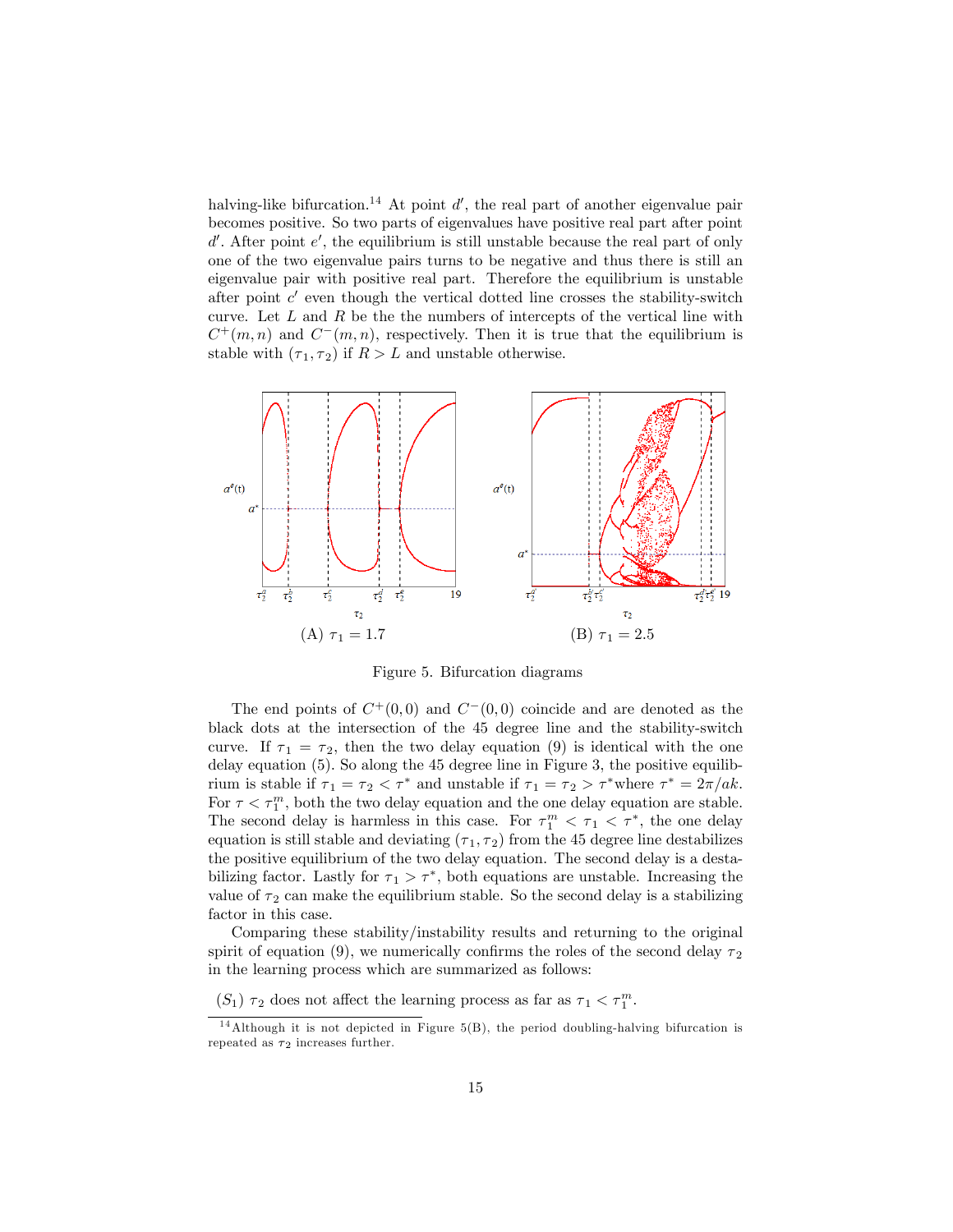- $(S_2)$  The delay feedback can help to realize the true value of the maximum demand if an appropriate value of  $\tau_2$  is selected. In other word, the delay feedback can stabilize the equilibrium that is unstable in the one delay equation.
- $(S_3)$  Since the stability region becomes smaller as  $\tau_1$  increases, learning become more difficult for a larger value of  $\tau_1$ .
- $(S_4)$  When alternations of stability and instability take place several times along the vertical line segment connecting points  $(\tau_1^0, \tau_1^0)$  and  $(\tau_1^0, \tau_2)$  with  $\tau_2 > \tau_1^0$ , the stabilizing and destabilizing effects of  $\tau_2$  alternately affect the positive equilibrium.
- $(S<sub>5</sub>)$  Various dynamics ranging from periodic cycles to chaos can emerge depending on the choice of  $\tau_2$  when the equilibrium is unstable.

Stability switches can occur for  $\tau_1^m < \tau_1 < \tau_1^M$ . These threshold values,  $\tau_1^m$ and  $\tau_1^M$ , are  $\omega$ -dependent and Figure 6 illustrates how they depend on  $\omega$ . There,  $\omega$  is increased from 0.55 to 0.99 with an increment of 0.01.<sup>15</sup> For each value of  $\omega, \tau_1^m$  and  $\tau_1^M$  are calculated from the first equations of (20) and (21) in the same way as explained above. Connecting these  $\tau_1^m$ s and  $\tau_1^M$ s forms downwardsloping and slightly upward-sloping curves. Painting the region surrounded by these curves in yellow yields Figure 6. As can be seen,  $\tau_1^m$  increases and  $\tau_1^M$ decreases as  $\omega$  increases. When  $\omega = 1$ , the two delay equation (9) becomes the one delay equation (5) having the critical value  $\tau^* = \pi/2 \approx 1.57$  for  $\alpha = 1$ . So, both of  $\tau_1^m$  and  $\tau_1^M$  converge to  $\tau^*$  as  $\omega$  approaches unity.



<sup>15</sup> Since  $\tau_1^M$  becomes very large for  $\omega$  close to 1/2, we start from 0.55.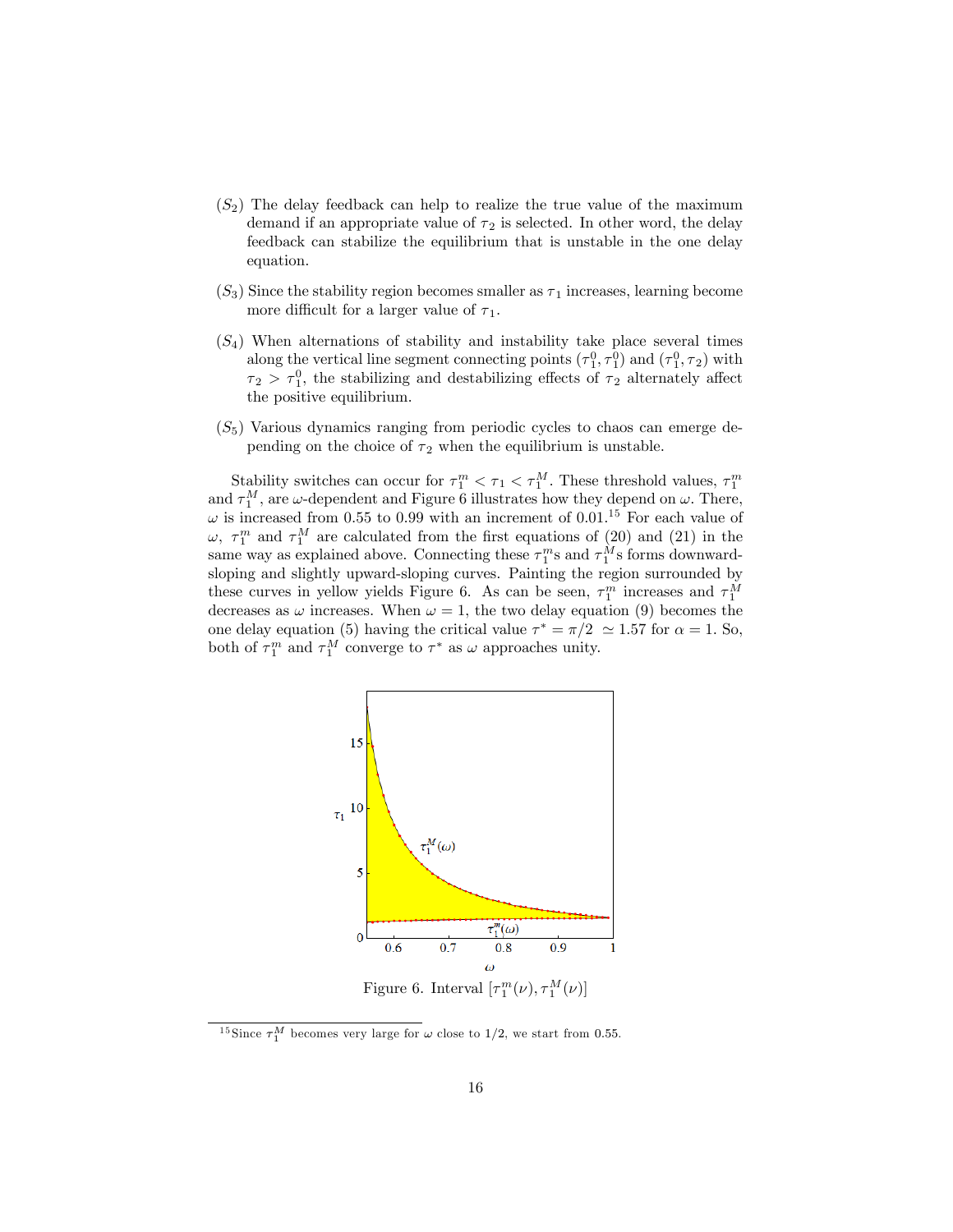Finally we examine whether the roots  $\lambda = i\nu$  are single or not.

**Theorem 5** The roots  $\lambda = i\nu$  are single.

So at each point where stability is lost, only one pair of roots change the sign of their real part from negative to positive, and at any point where stability might be regained, only one pair of roots change the sign of their real part from positive to negative.

### 4 Conclusion

This paper proposed a learning process of the monopolistic firm that knows its cost function and the marginal price but has uncertainty about the maximum price. It is able to update repeatedly its belief of the maximum price by comparing the actual and predicted market prices. The paper focuses on the case in which the firm's prediction is obtained by interpolation based on two delay price data and examines the asymptotical stability of the delay learning process. When the process is asymptotically stable, learning is successful because the firm can arrive at the true value of the maximum price. Local stability conditions are derived, the stability regions are determined and illustrated. Furthermore, the global behavior of the trajectory is numerically examined.

Three main results are demonstrated in the two delay model. First, it is possible to stabilize the equilibrium which is unstable in the one delay model by adopting the delay feedback of the past price information in the two delay model. Second, complex dynamics involving chaos, which is impossible in the one delay model, can emerge in the two delay model, especially when the delays are large enough. Consequently it can be mentioned that the delay feedback is a double-edged sword. On one hand, the belief of the firm about the maximum price might converge to the true value under a simple adaptive rule. On the other hand, the firm might suffer from unsuccessful learning process. The new aspect shown in the present paper is the repeated alternations of stability and instability (i.e., the stability switches) and this is the third result. Introducing delay allows us to dispense with the restrictive assumption on instantaneous availability of price information which in turn ensures that a delay model is applicable to a large class of dynamics models in which uncertainty and time delays are often observed.

The dynamic model (3) is linear, when local asymptotical stability implies global asymptotical stability. However (4) and (5) are nonlinear, where only local asymptotic stability can be guaranteed under the derived conditions. The learning processes (3) and (4) can be generalized as

$$
\dot{a}^e(t) = g(a - a^e(t))
$$

where function g is sign preserving, that is, for all  $\delta \neq 0$ ,

 $\delta q(\delta) > 0.$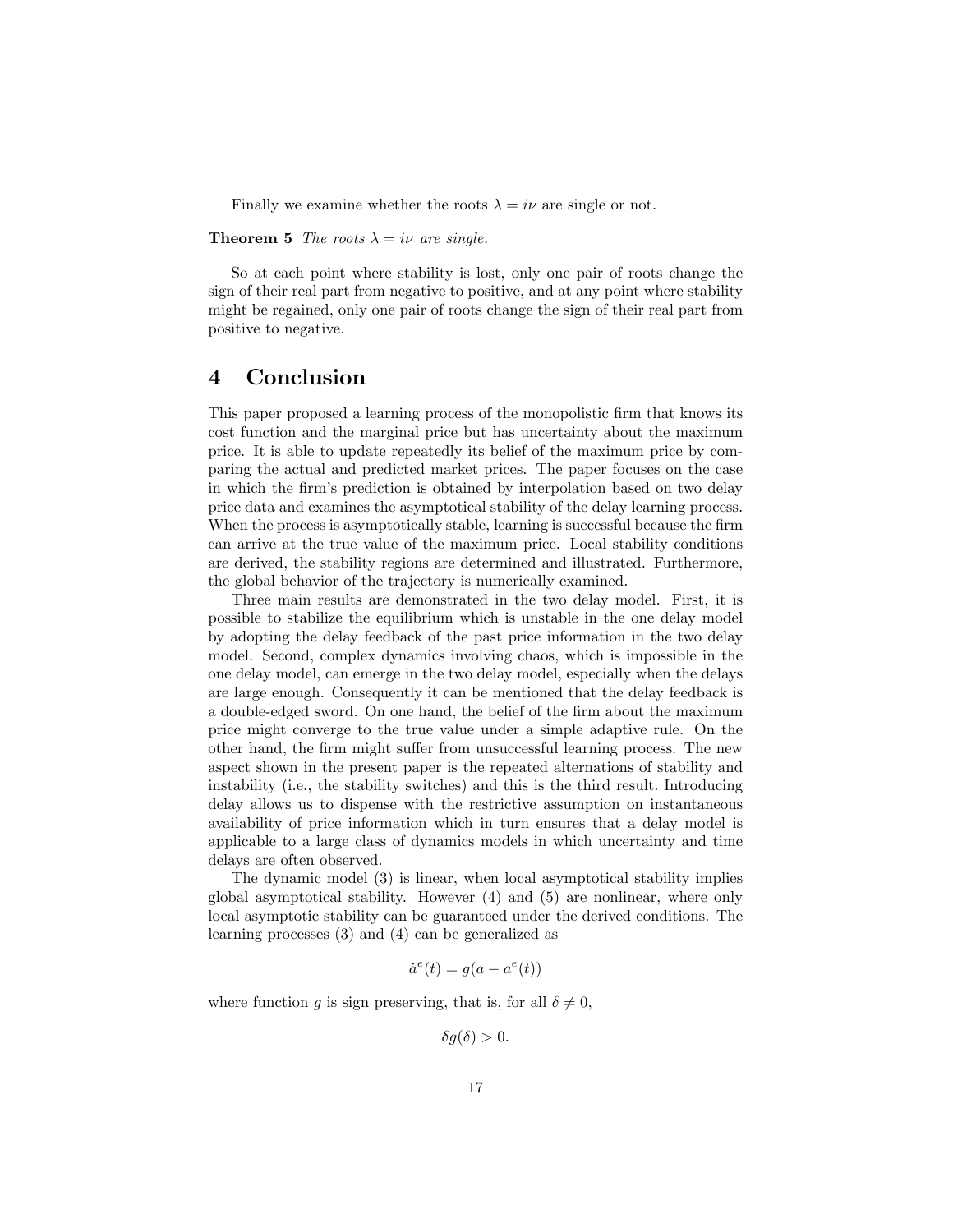This extension carries over to two delay models like (9). In our future research, different types of such nonlinear learning schemes will be introduced in our model and we will investigate the asymptotical behavior of the resulted dynamics. Uncertainty, time delay and learning of other model parameters will be additional subjects of our study.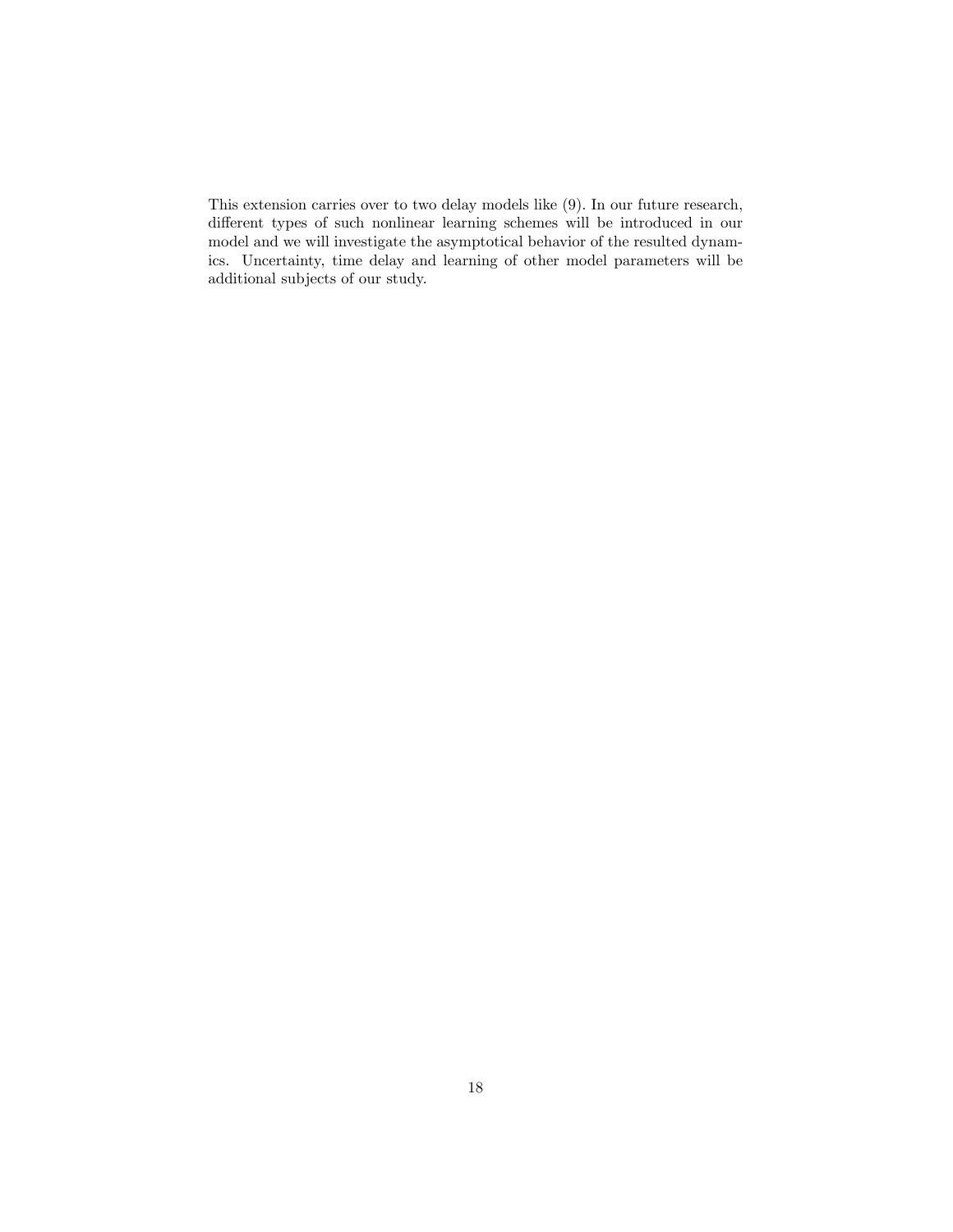# Appendix

In this appendix, the proofs of the Theorems given in this paper are presented.

### Proof of Theorem 1:

As is seen in (17), the domain of  $\nu$  is the interval  $[\alpha(2\omega - 1), \alpha]$ . At the initial point  $\nu = \alpha(2\omega - 1)$ , we have

$$
\frac{\nu^2 + 2\alpha^2 \omega - \alpha^2}{2\alpha\nu\omega} = 1
$$
 and 
$$
\frac{\nu^2 - 2\alpha^2 \omega + \alpha^2}{2\alpha\nu(1 - \omega)} = -1
$$

implying

$$
\theta_1(\alpha(2\omega - 1)) = 0
$$
 and  $\theta_2(\alpha(2\omega - 1)) = -\pi$ 

and at the end point  $\nu = \alpha$ , we have

$$
\frac{\nu^2 + 2\alpha^2 \omega - \alpha^2}{2\alpha\nu\omega} = 1
$$
 and 
$$
\frac{\nu^2 - 2\alpha^2 \omega + \alpha^2}{2\alpha\nu(1 - \omega)} = 1
$$

implying

$$
\theta_1(\alpha) = 0
$$
 and  $\theta_2(\alpha) = 0$ .

Therefore the initial and end points of  $C^+(m,n)$  are

$$
I^+(m,n) = \left(\frac{1}{\alpha(2\omega - 1)} \left(\frac{3\pi}{2} + 2(m-1)\pi\right), \frac{1}{\alpha(2\omega - 1)} \left(\frac{3\pi}{2} + (2n-1)\pi - \pi\right)\right)
$$

and

$$
E^+(m,n) = \left(\frac{1}{\alpha} \left( \frac{3\pi}{2} + (2m-1)\pi \right), \frac{1}{\alpha} \left( \frac{3\pi}{2} + (2n-1)\pi \right) \right).
$$

Similarly, the initial and end points of  $C^-(m, n)$  are

$$
I^{-}(m,n) = \left(\frac{1}{\alpha(2\omega - 1)}\left(\frac{3\pi}{2} + (2m - 1)\pi\right), \frac{1}{\alpha(2\omega - 1)}\left(\frac{3\pi}{2} + (2n - 1)\pi + \pi\right)\right)
$$

and

$$
E^{-}(m, n) = \left(\frac{1}{\alpha} \left( \frac{3\pi}{2} + (2m - 1)\pi \right), \frac{1}{\alpha} \left( \frac{3\pi}{2} + (2n - 1)\pi \right) \right).
$$

Notice that  $E^+(m,n) = E^-(m,n)$  and  $I^+(m,n+1) = I^-(m,n)$ , that is,  $C^+(m,n)$  and  $C^-(m,n)$  have the same end points and  $C^+(m,n+1)$  and  $C^-(m,n)$ have the same initial points. So with fixed value of  $n$ , these curves from a continuous curve when the segments of  $C^+(m,n)$  and  $C^-(m,n)$  are attached to each other at the initial and endpoints.

### Proof of Theorem 2.

(i) If  $\tau_1 = 0$ , then the characteristic polynomial (11) has the form

$$
\lambda + \alpha \omega + \alpha (1 - \omega) e^{-\lambda \tau_2} = 0,
$$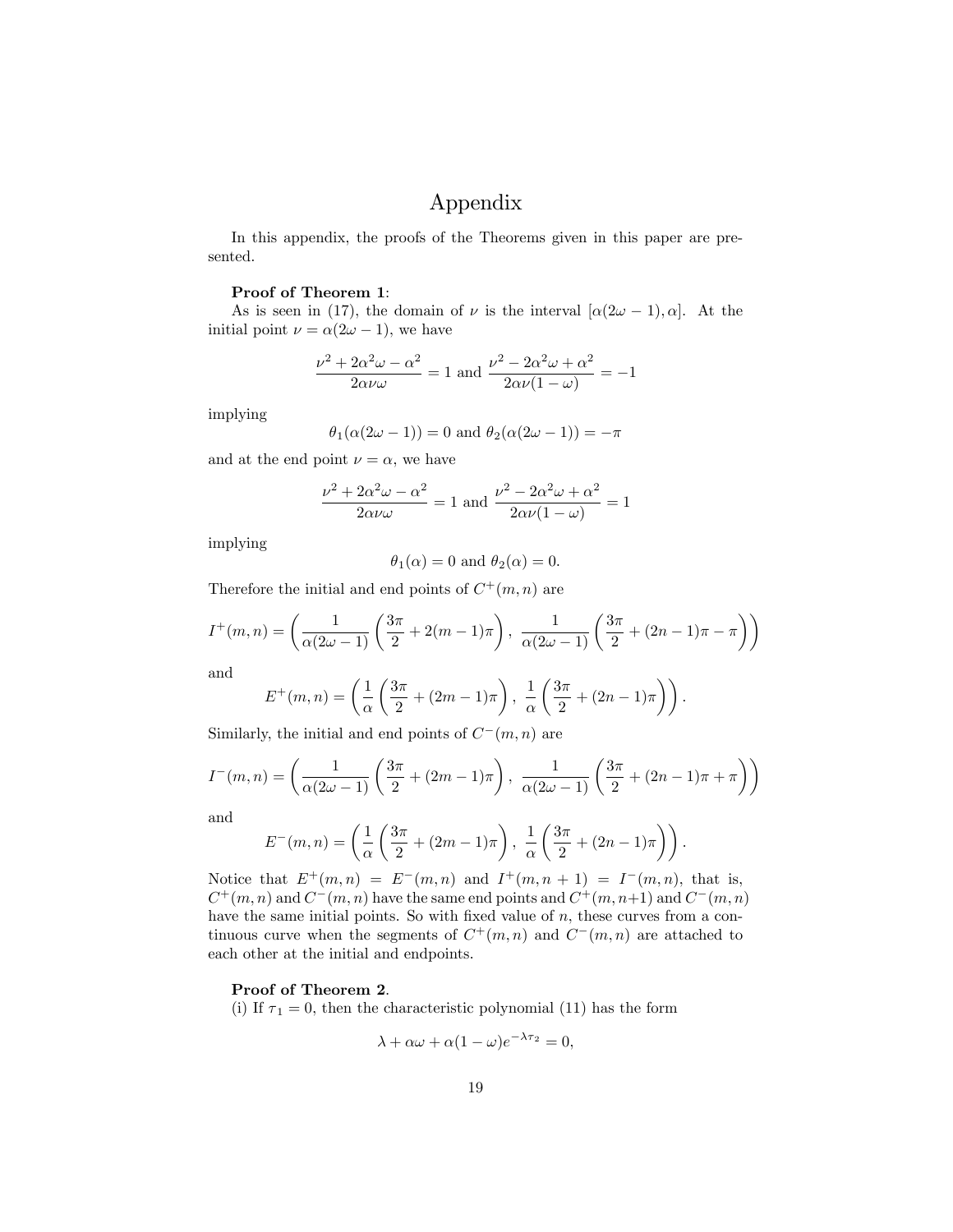and if  $\lambda = i\nu$  with  $\nu > 0$ , then

$$
i\nu + \alpha\omega + \alpha(1 - \omega)(\cos \tau_2 \nu - i \sin \tau_2 \nu) = 0.
$$

Separation of the real and imaginary parts gives

$$
\alpha(1-\omega)\cos\tau_2\nu=-\alpha\omega
$$

and

$$
\alpha(1-\omega)\sin\tau_2\nu=\nu.
$$

By adding the squares of these equations

$$
\alpha^2 (1 - \omega)^2 = \alpha^2 \omega^2 + \nu^2
$$

or

$$
\nu^2 = \alpha^2 (1 - 2\omega)
$$

which is impossible since  $\omega \geq 1/2$ . If in addition  $\tau_2 = 0$ , then the positive solution is also stable, since the characteristic equation becomes

$$
\lambda + \alpha \omega + \alpha (1 - \omega) = 0
$$

implying a negative eigenvalue,  $\lambda = -\alpha$ .

(ii) if  $\tau_1 = \tau_2$ , then the two delay equation (10) is reduced to the one delay equation (5) which is stable for  $\tau < \tau^*$ . As  $\tau_1^m < \tau^*$ , equations (10) and (5) are stable as far as  $(\tau_1, \tau_2)$  moves along the 45 degree line. Any other  $(\tau_1, \tau_2)$ with  $0 < \tau_1 < \tau_1^m$  and  $\tau_2 > \tau_1$ , does not solve the characteristic equation (13) implying that no stability switch occurs. Thus the positive equilibrium is locally stable.

#### Proof of Theorem 3.

From (14) we have

$$
Q = \operatorname{Im} \left[ \frac{\alpha \omega}{i \nu} \left( \frac{\alpha (1 - \omega)}{-i \nu} \right) (\cos \nu (\tau_2 - \tau_1) + i \sin \nu (\tau_2 - \tau_1)) \right]
$$

$$
= \frac{\alpha^2 \omega (1 - \omega)}{\nu^2} \sin \nu (\tau_2 - \tau_1).
$$

We consider first  $C^+(m,n)$ . From (20)

$$
\sin \nu (\tau_2 - \tau_1) = \sin (-\cos^{-1} A - \cos^{-1} B)
$$

where

$$
A = \frac{\nu^2 + 2\alpha^2 \omega - \alpha^2}{2\alpha \nu \omega} > 0 \text{ and } B = \frac{\nu^2 - 2\alpha^2 \omega + \alpha^2}{2\alpha \nu (1 - \omega)}.
$$

Notice that  $B \ge 0$  if  $\nu \ge \alpha \sqrt{2\omega - 1}$  and  $B < 0$  as  $\nu < \alpha \sqrt{2\omega - 1}$ . Furthermore, both  $\cos^{-1}A$  and  $\cos^{-1}B$  are between 0 and  $\pi.$  So

$$
\sin \nu (\tau_2 - \tau_1) = -\sin(\cos^{-1} A) \cos(\cos^{-1} B) - \cos(\cos^{-1} A) \sin(\cos^{-1} B)
$$

$$
= -A\sqrt{1 - B^2} - B\sqrt{1 - A^2}
$$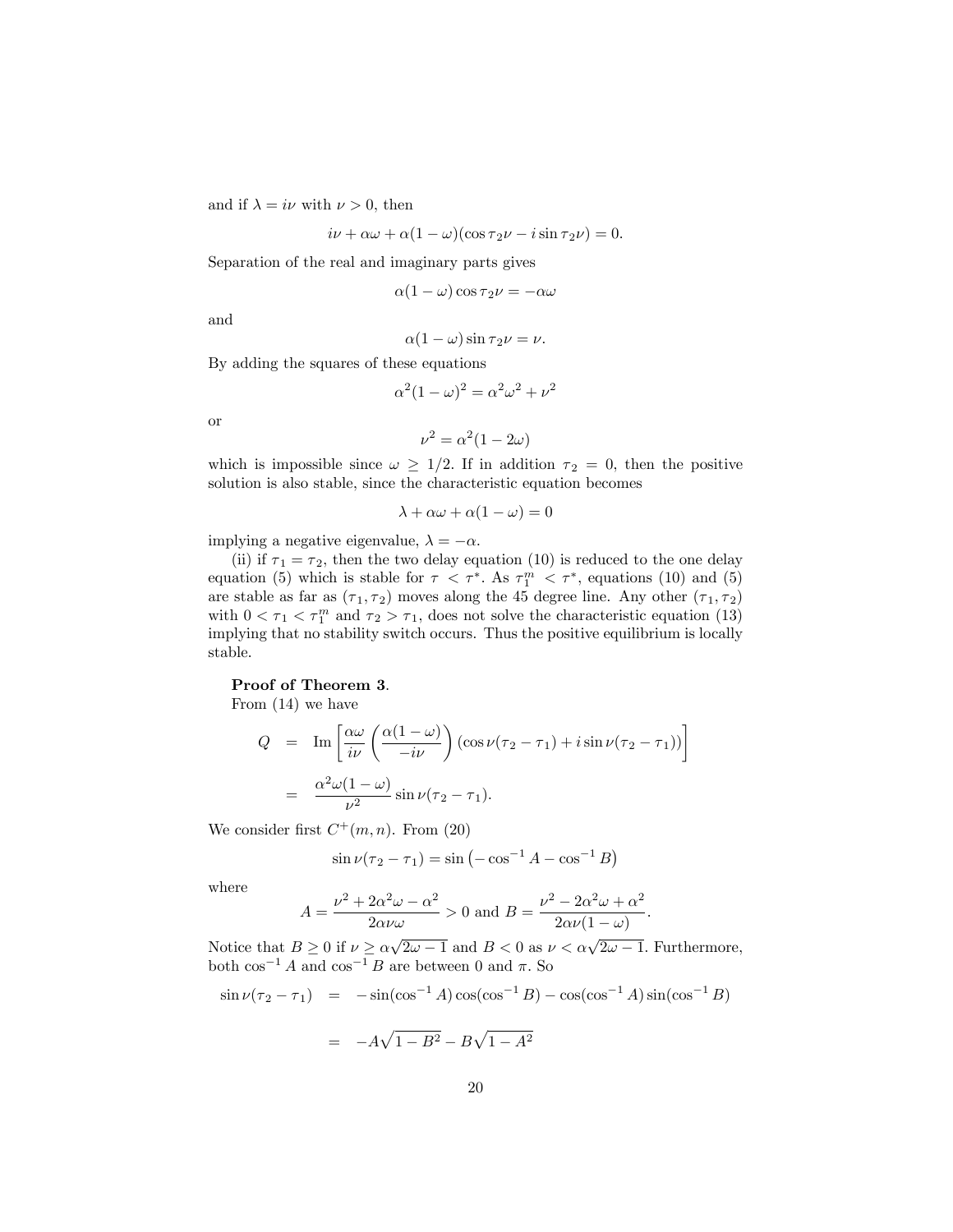which can be positive only when  $B < 0$  and

$$
-B\sqrt{1-A^2} > A\sqrt{1-B^2}
$$

that is,  $-B > A$ . It can be written as

$$
-\frac{\nu^2 - 2\alpha^2\omega + \alpha^2}{2\alpha\nu(1-\omega)} > \frac{\nu^2 + 2\alpha^2\omega - \alpha^2}{2\alpha\nu\omega}
$$

or equivalently

$$
\nu < \alpha(2\omega - 1)
$$

which cannot occur. So at every point of  $C^+(m,n)$ ,  $Q < 0$ . We next consider  $C^-(m,n)$ . From  $(21)$ ,

$$
\sin \nu (\tau_2 - \tau_1) = \sin (\cos^{-1} A + \cos^{-1} B)
$$
  
=  $\sin(\cos^{-1} A) \cos(\cos^{-1} B) + \cos(\cos^{-1} A) \sin(\cos^{-1} B)$   
=  $B\sqrt{1 - A^2} + A\sqrt{1 - B^2}$ 

which is positive if  $B\geq 0$  or if  $B<0$  and

$$
A\sqrt{1-B^2} > B\sqrt{1-A^2}.
$$

The last inequality can be written as  $A > -B$  or  $\nu \ge \alpha(2\omega - 1)$  which is always the case. So at every point of  $C^-(m,n)$ ,  $Q > 0$ .

### Proof of Theorem 4.

It is given as Proposition 6.1 in Gu et al. (2005).

### Proof of Theorem 5.

If a root  $\lambda$  is multiple, the it solves two equations,

$$
\lambda + \alpha \omega e^{-\lambda \tau_1} + \alpha (1 - \omega) e^{-\lambda \tau_2} = 0 \tag{A-1}
$$

and

$$
1 - \tau_1 \alpha \omega e^{-\lambda \tau_1} - \tau_2 \alpha (1 - \omega) e^{-\lambda \tau_2} = 0, \tag{A-2}
$$

from which we have

$$
e^{-\lambda \tau_1} = \frac{1 + \tau_2 \lambda}{\alpha \omega(\tau_1 - \tau_2)} \text{ and } e^{-\lambda \tau_2} = \frac{1 + \tau_1 \lambda}{\alpha (1 - \omega)(\tau_2 - \tau_1)}.
$$
 (A-3)

From (A-3) we see that

$$
\cos \nu \tau_1 - i \sin \nu \tau_1 = \frac{1 + i \nu \tau_2}{\alpha \omega (\tau_1 - \tau_2)}
$$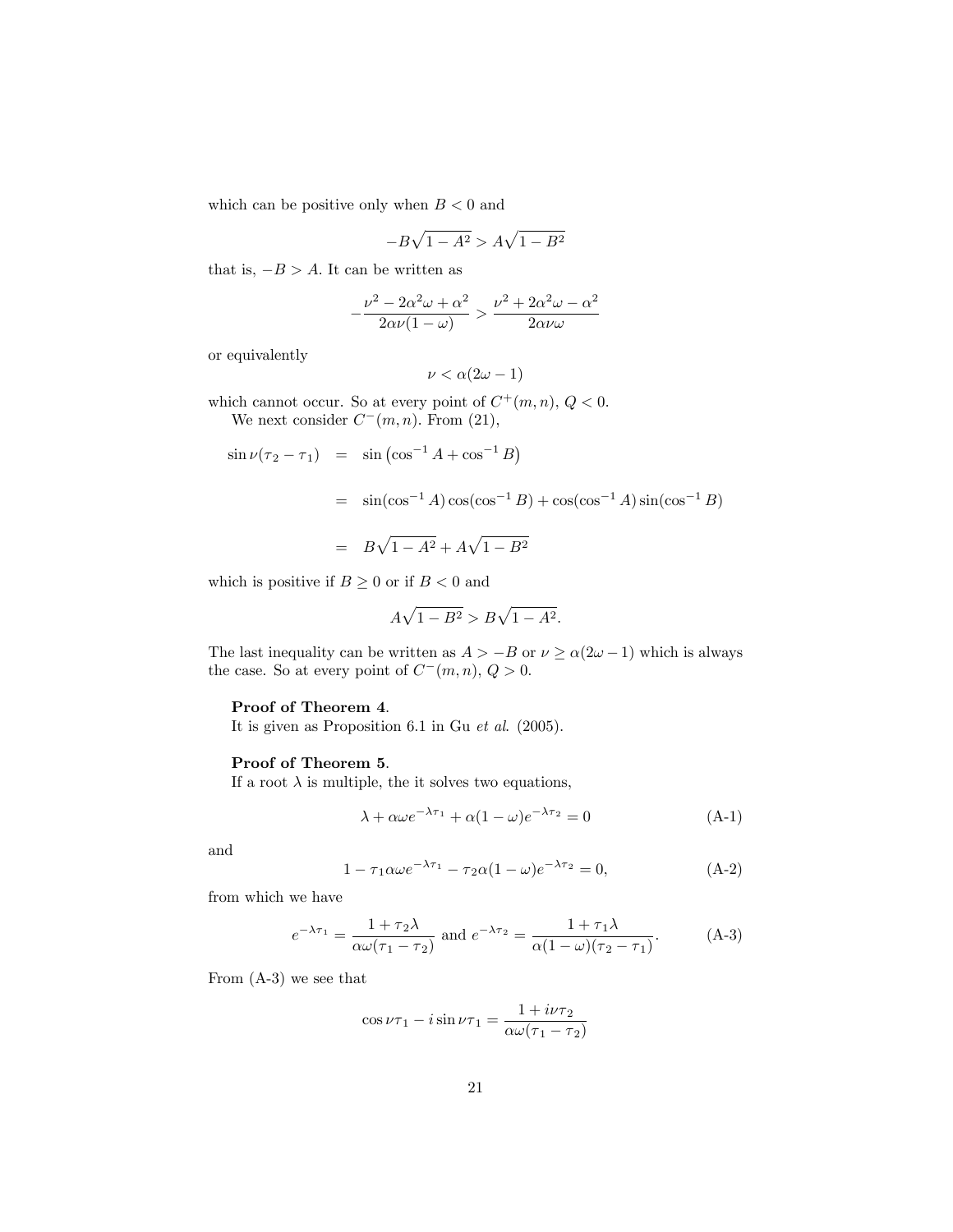implying that

$$
\sin \nu \tau_1 = -\nu \tau_2 \cos \nu \tau_1 \tag{A-4}
$$

and from (A-3) we also have

$$
\sin \nu \tau_2 = -\nu \tau_1 \cos \nu \tau_2. \tag{A-5}
$$

However comparing the imaginary parts of (A-2),

$$
\alpha\omega\tau_1\sin\nu\tau_1 + \alpha(1-\omega)\tau_2\sin\nu\tau_2 = 0.
$$
 (A-6)

By using (20), we have

$$
\frac{\partial \tau_1^+}{\partial \nu} = -\frac{1}{\nu^2} \left( \nu \tau_1^+ \right) + \frac{1}{\nu} \left( -\frac{1}{\sqrt{1 - A^2}} \frac{\partial A}{\partial \nu} \right)
$$

where

$$
\sqrt{1 - A^2} = \sqrt{1 - \cos^2\left(\nu \tau_1^+ - \frac{\pi}{2}\right)} = \sqrt{1 - \sin^2\left(\nu \tau_1^+\right)} = \left|\cos \nu \tau_1^+\right| = -\cos \nu \tau_1^+,
$$

since  $\theta_1(\nu) \in (0, \pi)$  and so  $\nu \tau_1^+ \in (\pi/2 + 2m\pi, 3\pi/2 + 2m\pi)$ . Furthermore,

$$
\frac{\partial A}{\partial \nu} = \frac{\nu^2 + \alpha^2 - 2\alpha^2 \omega}{2\alpha \omega \nu^2} = \frac{B(1 - \omega)}{\omega \nu}
$$

implying that

$$
\frac{\partial \tau_1^+}{\partial \nu} = -\frac{1}{\nu^2} \left[ \nu \tau_1^+ - \frac{B(1-\omega)}{\omega \cos \nu \tau_1^+} \right]. \tag{A-7}
$$

Notice that from the second equation of (20),

$$
B = \cos\left(\frac{\pi}{2} - \nu \tau_2^+\right) = \sin \nu \tau_2^+
$$

and by using  $(A-4)$  and  $(A-6)$ , the derivative  $(A-7)$  can be further simplified:

$$
-\frac{1}{\nu^2} \left[ \nu \tau_1^+ - \frac{\sin \nu \tau_2^+ (1 - \omega)}{\omega \cos \nu \tau_1^+} \right] = -\frac{1}{\nu^2} \left[ \nu \tau_1^+ + \frac{\frac{\tau_1^+}{\tau_2^+} \sin \nu \tau_1^+}{\cos \nu \tau_1^+} \right]
$$
  

$$
= -\frac{\tau_1^+}{\nu^2 \tau_2^+ \cos \nu \tau_1^+} \left[ \nu \tau_2^+ \cos \nu \tau_1^+ + \sin \nu \tau_2^+ \right]
$$
  

$$
= 0
$$

meaning that any multiple root is a stationary point of  $\tau_1^+$ . Consider next  $\tau_2^+$  as function of  $\nu$ . Notice first that

$$
\frac{\partial \tau_2^+}{\partial \nu} = -\frac{1}{\nu^2} \left( \nu \tau_2^+ \right) + \frac{1}{\nu} \left( -\frac{1}{\sqrt{1 - B^2}} \frac{\partial B}{\partial \nu} \right)
$$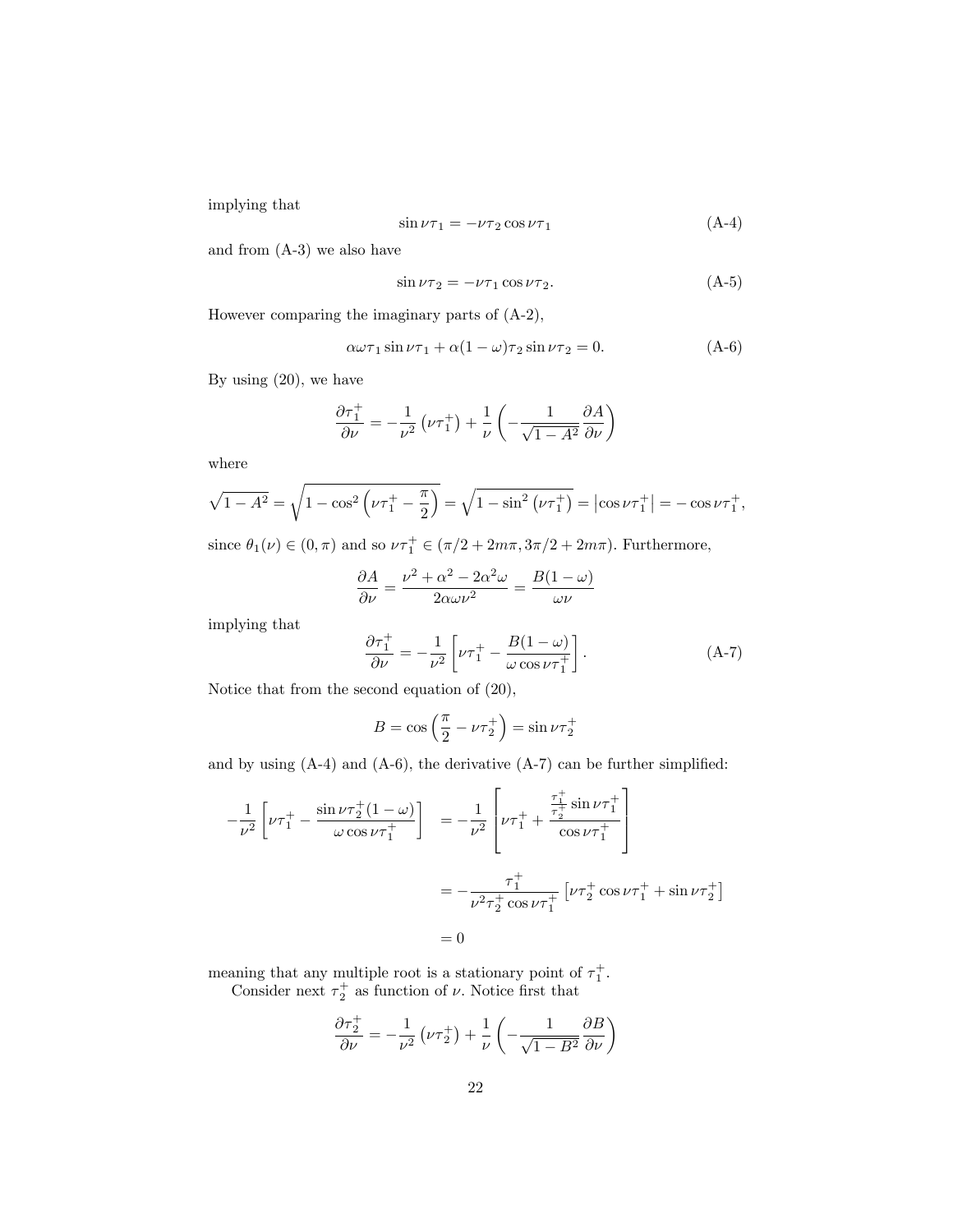where from the second equation of (20),

$$
\sqrt{1 - B^2} = \sqrt{1 - \cos^2\left(\frac{\pi}{2} - \nu\tau_2^+\right)} = \sqrt{1 - \sin^2\left(\nu\tau_2^+\right)} = \left|\cos \nu\tau_2^+\right| = \cos \nu\tau_2^+,
$$

since  $\cos^{-1} B \in (0, \pi)$  and so  $\nu \tau_2^+ \in (-\pi/2 + 2n\pi, \pi/2 + 2n\pi)$ . Furthermore,

$$
\frac{\partial B}{\partial \nu} = \frac{\nu^2 - \alpha^2 + 2\alpha^2 \omega}{2\alpha (1 - \omega)\nu^2} = \frac{A(1 - \omega)}{(1 - \omega)\nu}
$$

implying that

$$
\frac{\partial \tau_2^+}{\partial \nu} = -\frac{1}{\nu^2} \left[ \nu \tau_2^+ - \frac{A\omega}{(1-\omega)\cos \nu \tau_2^+} \right]. \tag{A-8}
$$

Notice that from the second equation of (20),

$$
A = \cos\left(\nu \tau_1^+ - \frac{\pi}{2}\right) = \sin \nu \tau_1^+
$$

and by using  $(A-5)$  and  $(A-6)$ , the derivative  $(A-8)$  can be further simplified:

$$
-\frac{1}{\nu^2} \left[ \nu \tau_2^+ - \frac{\sin \nu \tau_1^+ \omega}{(1 - \omega) \cos \nu \tau_2^+} \right] = -\frac{1}{\nu^2} \left[ \nu \tau_2^+ + \frac{\frac{\tau_2^+}{\tau_1^+} \sin \nu \tau_2^+}{\cos \nu \tau_2^+} \right]
$$
  

$$
= -\frac{\tau_2^+}{\nu^2 \tau_1^+ \cos \nu \tau_2^+} \left[ \nu \tau_1^+ \cos \nu \tau_2^+ + \sin \nu \tau_2^+ \right]
$$
  

$$
= 0
$$

meaning that any multiple root is a stationary point of both  $\tau_1^+$  and  $\tau_2^+$ , which is impossible, since we cannot have both horizontal and vertical tangent lines simultaneously at any point of the stability switch curve.